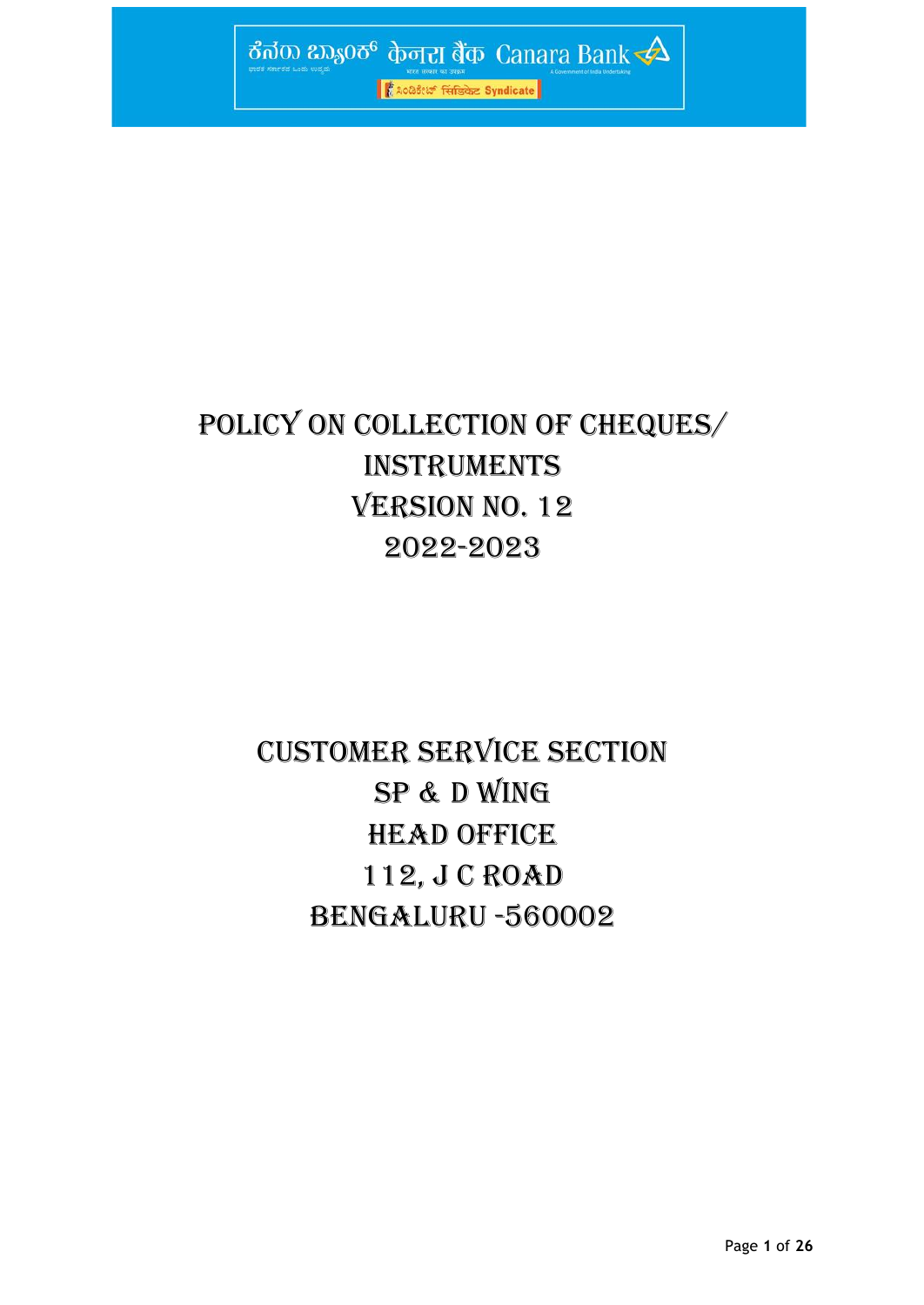## **Policy on Collection of Cheques/ Instruments of the Bank for the Year 2022-23**

ಕೆನರು ಬ್ಯಾಂಕ್ ф<del>ொ</del> ತಿಡ Canara Bank

● 第20日数学 在日本 Syndicate

INDEX

| SL NO.           | <b>CONTENTS</b>                                                                                                         | PAGE NO.       |
|------------------|-------------------------------------------------------------------------------------------------------------------------|----------------|
| 1.               | <b>OBJECTIVES</b>                                                                                                       | $\overline{4}$ |
| 2.               | ARRANGEMENTS FOR COLLECTION                                                                                             | $\overline{4}$ |
| 2.1              | <b>LOCAL CHEQUES</b>                                                                                                    | $\overline{4}$ |
| $\overline{2.2}$ | <b>OUTSTATION CHEQUES</b>                                                                                               | 5              |
| 2.3              | IMMEDIATE CREDIT OF LOCAL / OUTSTATION CHEQUES /<br>INSTRUMENTS AND PAYMENT OF INTEREST ON DELAYED<br><b>COLLECTION</b> | 6              |
| 2.4              | PURCHASE OF LOCAL / OUTSTATION CHEQUES                                                                                  | $\overline{7}$ |
| 2.5              | PURCHASE OF LOCAL CHEQUES, DRAFTS ETC., DURING<br><b>SUSPENSION OF CLEARING</b>                                         | 7              |
| 3.               | TIME FRAME FOR COLLECTION OF LOCAL / OUTSTATION<br><b>CHEQUES / INSTRUMENTS</b>                                         | 8              |
| 4.               | PAYMENT OF INTEREST ON DELAYED COLLECTION OF<br><b>OUTSTATION CHEQUES</b>                                               | 8              |
| 5.               | CHEQUES / INSTRUMENTS LOST IN TRANSIT / IN CLEARING<br>PROCESS OR AT PAYING BANKS' BRANCH                               | 8              |
| 5.1              | RECEIVING PAYMENT BASED ON AN ELECTRONIC IMAGE OF A<br><b>TRUNCATED CHEQUE</b>                                          | 9              |
| 6.               | CHARGING OF INTEREST ON CHEQUES RETURNED AND PAID<br>WHERE INSTANT CREDIT WAS GIVEN                                     | 10             |
| 7.               | <b>SERVICE CHARGES</b>                                                                                                  | 10             |
| 8.               | COLLECTION OF ACCOUNT PAYEE CHEQUE                                                                                      | 10             |
| 9.               | PAYUMENT OF CHEQUES / DRAFTS / PAY ORDERS / BANKERS'<br><b>CHEQUES</b>                                                  | 11             |
| 10.              | PAYMENT OF INTEREST FOR DELAY IN COLLECTION OF BILLS                                                                    | 11             |
| 11.              | DELAY IN RE PRESENTATION OF TECHNICAL RETURN CHEQUES<br>AND LEVY OF CHARGES FOR SUCH RETURNS                            | 11             |
| 12.              | <b>CHEQUE PAYABLE IN FOREIGN COUNTRIES</b>                                                                              | 12             |
| 12.1             | COLLECTION OF USD DENOMINATED CLEAN INSTRUMENTS                                                                         | 12             |
| 12.1.i           | <b>TYPES OF INSTRUMENTS</b>                                                                                             | 12             |
| 12.1.1i          | RISK PERCEIVED IN COLLECTION OF USD DENOMINATED<br><b>INSTRUMENTS</b>                                                   | 12             |
| 12.1.iii         | PRODUCTS OFFERED BY THE BANK FOR USD DENOMINATED<br><b>INSTRUMENTS</b>                                                  | 13             |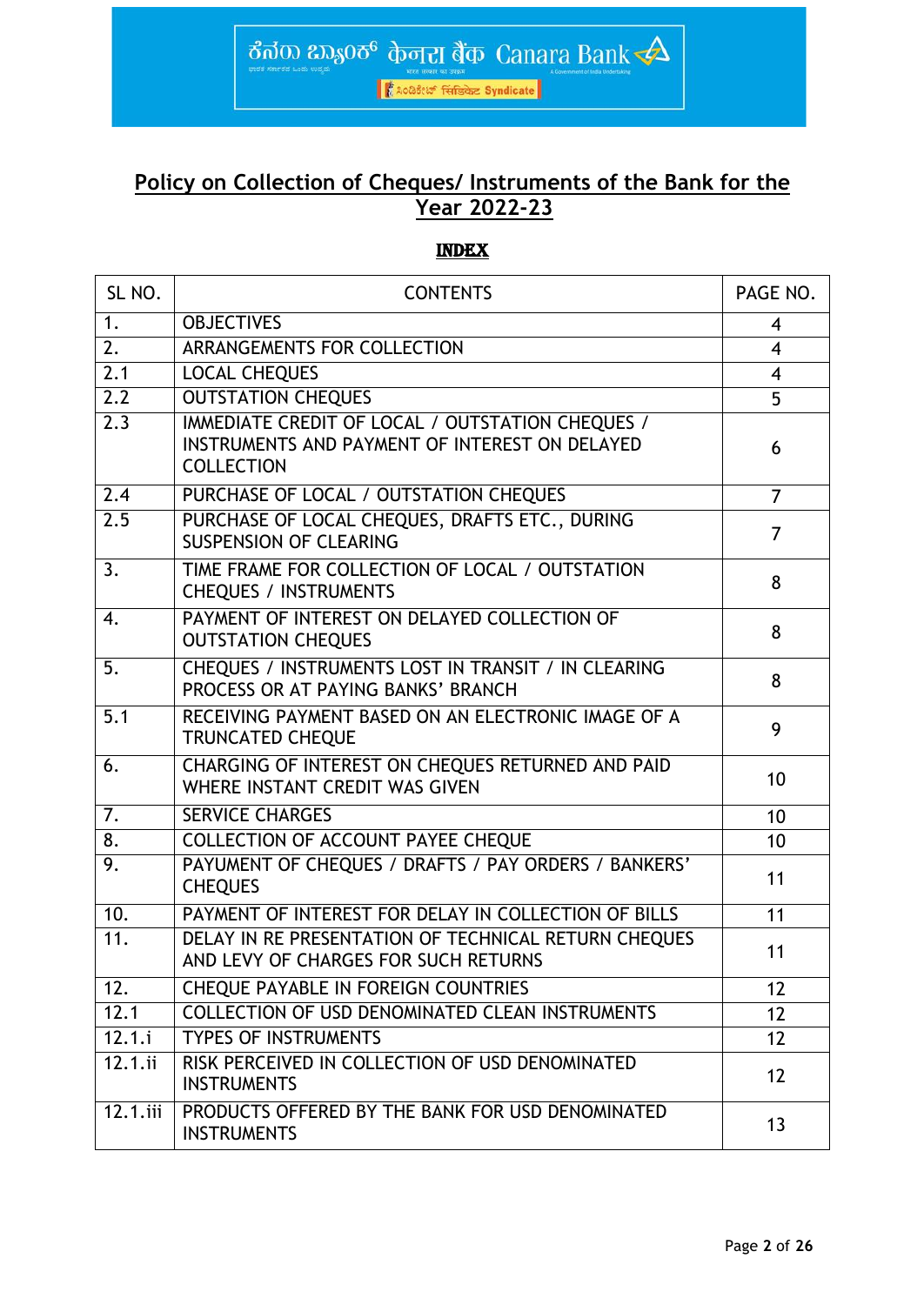| SL NO.        | <b>CONTENTS</b>                                                                | PAGE NO. |
|---------------|--------------------------------------------------------------------------------|----------|
| $12.1.$ iii.a | CASH LETTER SERVICE(CLS) WITH RECOURSE                                         | 13       |
| 12.1.iii.b    | FINAL CREDIT SERVICE(FCS) WITHOUT RECOURSE                                     | 13       |
| 12.1.iv       | <b>COMPENSATION</b>                                                            | 14       |
| 12.2          | COLLECTION OF CHEQUES DENOMINATED IN FOREIGN<br><b>CURRENCY OTHER THAN USD</b> | 14       |
| 12.2.1        | <b>AUSTRALIAN DOLLAR (AUD)</b>                                                 | 15       |
| 12.2.2        | <b>CANADIAN DOLLAR (CAD)</b>                                                   | 16       |
| 12.2.3        | SWISS FRANC (CHF)                                                              | 18       |
| 12.2.4        | EURO (EUR)                                                                     | 20       |
| 12.2.5        | <b>GREAT BRITAIN POUND (GBP)</b>                                               | 22       |
| 12.2.6        | SINGAPORE DOLLAR (SGD)                                                         | 22       |
| 12.3          | <b>INSTANT CREDIT</b>                                                          | 25       |
| 13            | <b>POSITIVE PAY</b>                                                            | 25       |
| 14            | <b>FORCE MAJEURE</b>                                                           | 25       |
| 15            | COMPLIANCE / MONITORING OF IMPLEMENTATION OF THE<br><b>POLICIES</b>            | 26       |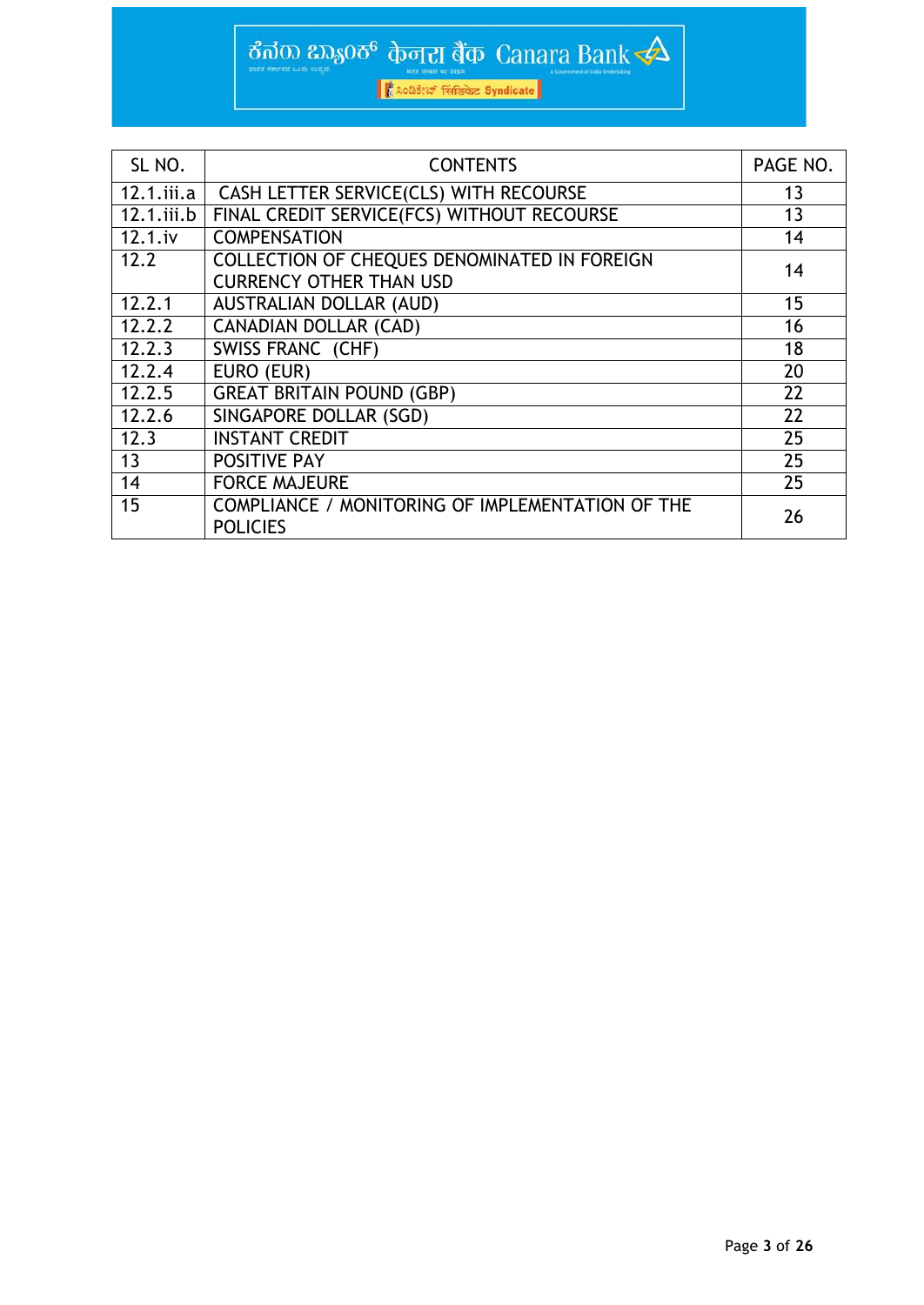## **POLICY ON COLLECTION OF CHEQUES/INSTRUMENTS- 2022-23**

## **1. OBJECTIVES:**

The cheque collection policy of the bank is a reflection of our ongoing efforts to provide better service to our customers and set higher standards for performance. The policy is based on principles of transparency, taking into account the technological capabilities, systems and procedure adopted for clearing arrangements and other internal arrangements for collection through correspondents and fairness in treatment of the customers. This policy document covers the following aspects:

## **2.ARRANGEMENTS FOR COLLECTION:**

## **(Monitored by Cash Management & Stationery Wing)**

## *2.1 Local Cheques:*

[a] All cheques and other negotiable instruments payable locally would be presented through the clearing system prevailing at the centre. Cheques deposited at branch counters, received by Post, Courier and in collection boxes within the branch premises before the specified cut off time will be presented for clearing on the same day. Customers can also tender the cheques at the counter and obtain acknowledgement on the pay –in –slips. Cheques deposited after the cut-off time and in collection boxes outside the branch premises including offsite ATM will be presented in the next clearing cycle. Banks are giving credit to the customer's account on the NEXT DAY after clearing settlement takes place. Withdrawal of amounts so credited would be permitted as per the cheque return schedule of the clearing house and wherever applicable facility of high value clearing (same day credit) will be extended to customers.

[b] Bank branches situated at Centres where no clearing house exists, would present local cheques on drawee bank across the counter and it would be the bank's endeavour to credit the proceeds at the earliest.

[c] Our bank branches will display the cut off time up to which the cheques received will be sent for clearing on the same day including those cheques dropped in the cheque collection box provided inside the branch premises.

[d] As the cut off time limit for acceptance of cheques for collection depends on the clearing cycle of the respective centre, cut off time limit at each centre will be fixed, depending on the clearing arrangement at that place and the same will be displayed at the branches.

[e] Bank shall permit usage of the shadow credit afforded to the customers' account immediately after closure of relative return clearing and in any case, withdrawal shall be allowed on the same day or maximum within an hour of the commencement of business on the next working day, subject to usual safeguards.

Page **4** of **26** [f] Issue of multicity/payable at all branches cheques by CBS enabled banks: Considering the availability of processing infrastructure for clearing outstation cheques at all clearing locations across the country and to bring about further efficiency in cheque clearing, bank shall issue only "payable at par/multi-city" CTS 2010 standard cheques to all eligible customers Since such cheques (payable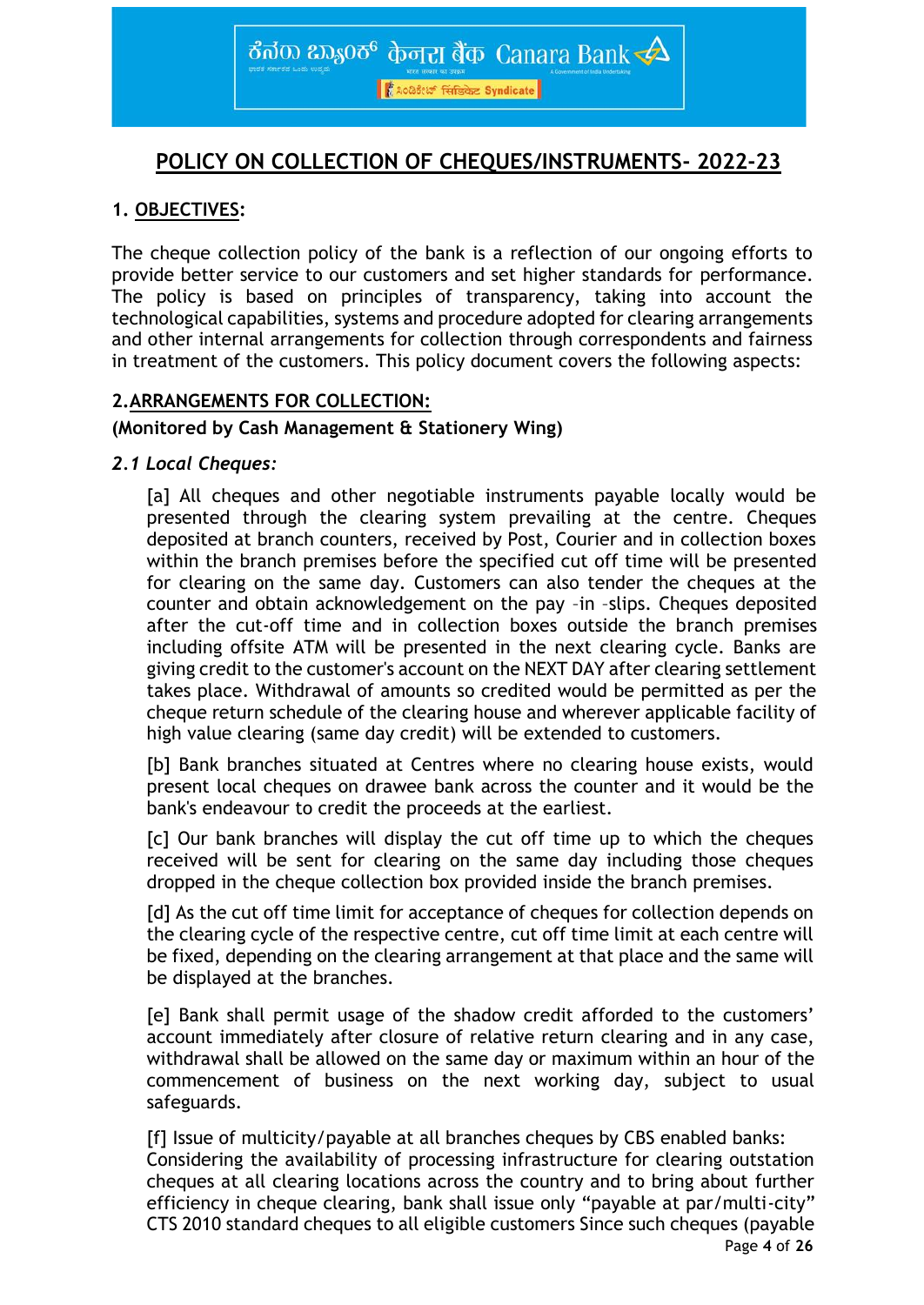R Louster Finsanz Syndicate

ಕೆನರು ಬ್ಯಾಂಕ್ केनरा बैंक Canara Bank $\prec\!\!\Delta$ 

at par) are cleared as local cheques in clearing houses, customers shall not be levied extra charges.

[g] Cheque return charges shall be levied only in cases where the customer is at fault and is responsible for such returns. An illustrative list of returns where the customers are not at fault, are furnished below:

#### **Illustrative list of objections where customers are not at fault:**

| Code No                                                              | Reason for Return                                                        |
|----------------------------------------------------------------------|--------------------------------------------------------------------------|
| 11                                                                   | Drawer's signature / authority to operate account not received           |
| $\overline{31}$                                                      | Instrument mutilated; requires bank's guarantee                          |
| $\overline{33}$                                                      | Encoding / listing error                                                 |
| 34                                                                   | Clearing house stamp / date required                                     |
| 35                                                                   | Wrongly delivered / not drawn on us                                      |
| 36                                                                   | Present in proper zone                                                   |
| 37                                                                   | Instrument contains extraneous matter                                    |
| 52                                                                   | Title of account required / Title of account wrong / incomplete          |
| 60                                                                   | Crossed to two banks                                                     |
| 61                                                                   | Crossing / clearing stamp not cancelled                                  |
| 62                                                                   | Instrument specially crossed to                                          |
| 64                                                                   | Payee's endorsement required / irregular / requires collecting Bank's    |
|                                                                      | confirmation                                                             |
| Endorsement by mark / thumb impression requires attestation by<br>65 |                                                                          |
|                                                                      | Drawer / Magistrate with seal                                            |
| 70                                                                   | Advice not received / Amount / Name differs on advice                    |
| 71                                                                   | Drawee bank's fund with sponsor bank insufficient                        |
| $\overline{72}$                                                      | Payee's separate discharge to bank required                              |
| 73                                                                   | Not payable till 1st Proximo                                             |
| 74                                                                   | Pay Order / cheque requires counter signature                            |
| 80                                                                   | Bank's certificate ambiguous / incomplete / required                     |
| 81                                                                   | Draft lost by issuing office, confirmation required from issuing office. |
| 82                                                                   | 'Payee's a/c Credited' - Stamp required                                  |
| 84                                                                   | Other reasons:                                                           |

[h] As per RBI guideline - Only CTS 2010 compliant instruments can be presented for clearing through CTS. The separate non-CTS clearing sessions in CTS grid centers was discontinued with effect from December 31, 2018.

## **2.2 Outstation cheques:**

Cheques drawn on other Banks at outstation centres will be normally collected through our bank's branches/ offices at these centres. Where our Bank does not have a branch of our own, the instruments would be preferably collected through any branch of Public Sector Bank other than the drawee bank at that place, and if there is no branch of public sector bank, through any scheduled bank or branch of any bank at that place. In the absence of the above, the cheque would be sent directly to the drawee bank. The bank would also use the National Clearing Service offered by the Reserve Bank of India at centres where such collection services exist.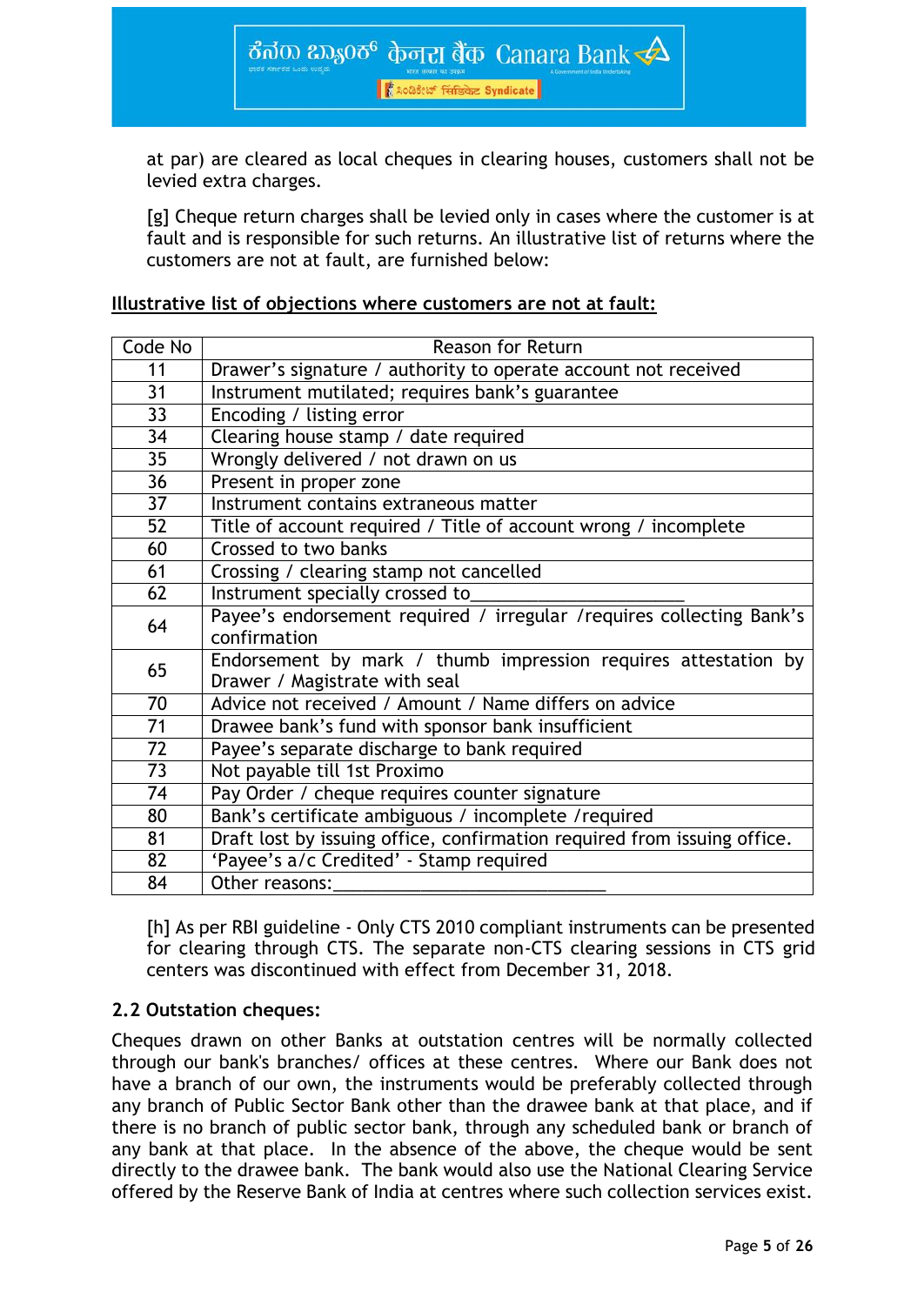<mark>।</mark> ਇਹ ਅਤੇ ਇਸ ਵਿੱਚ Syndicate

ಕೆನರು ಬ್ಯಾಂಕ್ केनरा बैंक Canara Bank $\overline{\blacktriangle}$ 

Cheques drawn on Bank's own branches at outstation Centers will be collected using the inter-branch arrangements in vogue. Branches connected through central processing arrangements shall provide same day credit to its customers in respect of outstation instruments drawn on any of its branches in the CBS network.

Credits in respect of cheques drawn between bank's own Core Banking Branches will be done on the same day on receipt of the cheque subject to availability of connectivity between the branches. In case of other Banks where core banking is enabled, cheques with stipulation of payment at par at all its Core Banking Branches are presented to the local branch / clearing section of the said bank, else the cheque will be sent for collection to the mentioned drawee bank branch.

#### **2.3 Immediate Credit of Local/ Outstation Cheque/ Instruments & Payment of Interest on Delayed Collection**:

The details of the facility are as under;

1. Eligible Persons: Individuals/ joint SB/ CA holders and retired employees of our Bank provided –

- i. The conduct of the account is satisfactory for at least 6 months.
- ii. The Bank has not noticed any irregular dealings in the account.
- iii. No cheques/ instruments for which immediate credit was afforded returned unpaid for financial reasons.
- iv. The bank has not experienced any difficulty in recovering any amount advanced in the past including cheques returned after immediate credit.
- 2. Ineligible Persons:
	- i. Minors' account whether individually, jointly or represented by natural guardian.
	- ii. Non Residents
	- iii. Employees (Both Officers and Workmen) of our Bank
- 3. Ineligible Instruments:

Self cheques, endorsed cheques and Exchange Company cheques.

- 4. Eligible Amount:
	- i. Not exceeding Rs.15000/- in respect of outstation cheques to all the eligible account holders without any specific request from the account holder.
	- ii. In respect of local cheques immediate credit of Rs.15000/- will be extended only to those eligible account holders on specific request.

Instant credit will be extended in case of dividend warrants / Interest Warrants to all the eligible account holders provided they are drawn on banks and payable on demand without any pre-condition.

Terms and conditions:

i. Affording immediate credit is restricted to an amount not exceeding Rs.15000/ per eligible account holder. If the eligible account holder has already been provided with the facility for an amount less than Rs.15000/- (i.e. maximum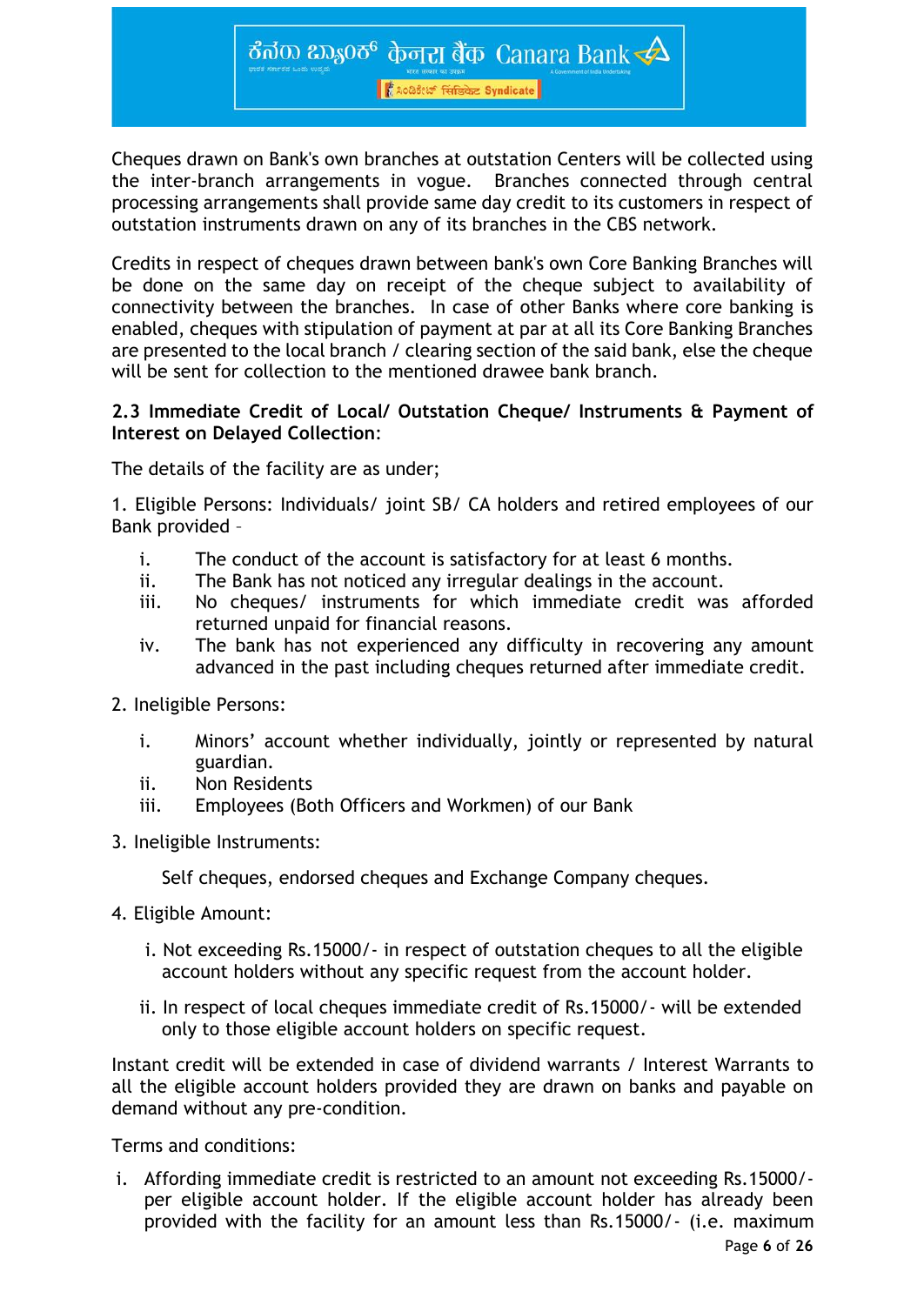<mark>।</mark> ਇਹ ਅਤੇ ਇਸ ਵਿੱਚ Syndicate

ಕೆನರು ಬ್ಯಾಂಕ್ केनरा बैंक-Canara Bank  $\triangle$ 

admissible amount) branch will consider affording further credit within the overall ceiling of Rs.15000/-. At any point of time the amount of immediate credit shall not exceed Rs.15000/- per eligible account holder.

- ii. Individual cheques/Dividend warrants/Interest warrants (both Local and Outstation) for amounts exceeding Rs.15000/- are not eligible under the scheme for affording immediate credit.
- iii. Facilities extended in all the branches.
- iv. In case the cheque is returned unpaid, interest is chargeable from the date of return of such a cheque till the recovery of the amount thereof. The rate of interest shall be charged as under:

Where the party to whom such immediate credit has been given -

|                       | 1. Is enjoying / having other Appropriate rate of interest after<br>limits / liabilities determining the size of the limit duly |
|-----------------------|---------------------------------------------------------------------------------------------------------------------------------|
|                       |                                                                                                                                 |
|                       | aggregating other limits/liabilities                                                                                            |
|                       | permitted/outstanding.                                                                                                          |
|                       | 2. Is not enjoying any other   Rate of interest as applicable to loans/                                                         |
| l limit / liabilities | advances up to Rs.2 lakh as advised from                                                                                        |
|                       | time to time.                                                                                                                   |

v. Appropriate commission and postage shall be collected.

## **2.4 Purchase of Local/ Outstation Cheques:**

Bank may at its discretion, purchase local/ outstation cheque tendered for collection at their specific request of the customer or as per prior arrangement. Besides satisfactory conduct of account, the standing of drawer of the cheque will also be a factor considered while purchasing the cheque.

## **2.5 Purchase of Local Cheques, Drafts, etc., during suspension of Clearing:**

There may be occasions when Clearing House operations may have to be temporarily suspended for reasons beyond the control of the authorities concerned. Such suspension entails hardship to the constituents of the banks because of their inability to realize promptly the proceeds of cheques, drafts, etc., drawn on the local banks other than those with whom they maintain accounts. Some remedial action has to be taken during such contingencies to minimize, as far as possible, the inconvenience and hardship to banks' constituents as also to maintain good customer service. Thus, whenever clearing is suspended and it is apprehended that the suspension may be prolonged, banks may temporarily accommodate their constituents, both borrowers and depositors, to the extent possible by purchasing the local cheques, drafts, etc., deposited in their accounts for collection, special consideration being shown in respect of cheques drawn by Government departments/companies of good standing and repute, as also demand drafts drawn on local banks. While extending this facility, banks would no doubt take into consideration such factors as creditworthiness, integrity, past dealings and occupation of the constituents, so as to guard themselves against any possibility of such instruments being dishonoured subsequently.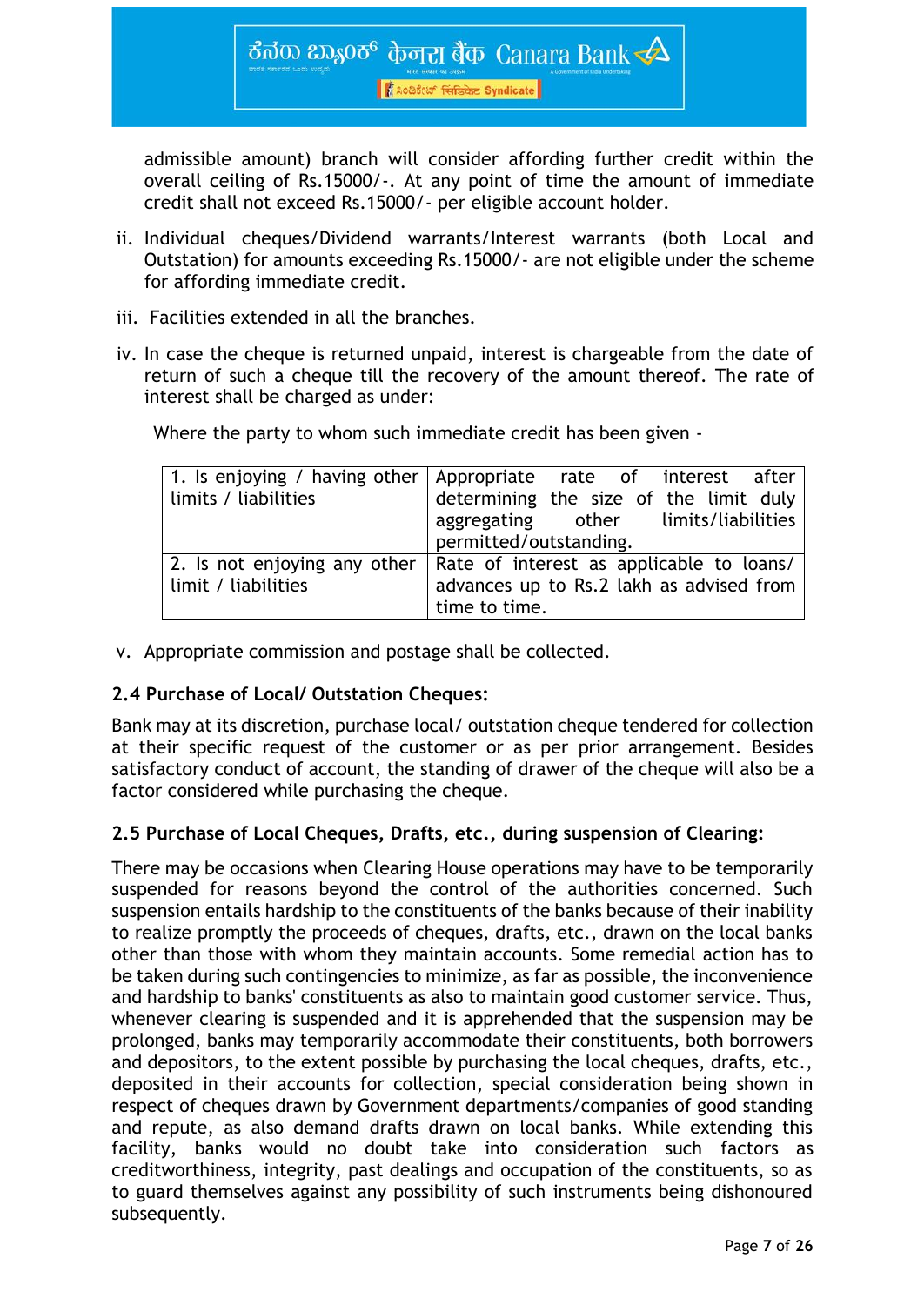## **3. Time frame for collection of local/ outstation cheques/ instruments:**

3.1) For local cheques presented in clearing credit will be afforded as on the date of settlement of funds in clearing and the account holder will be allowed to withdraw funds as per clearing norms in vogue.

3.2) Cheques / instruments presented in high value clearing (with the minimum value of Rs 1 lakh) shall be credited on the same day (applicable only in areas covered by high value / same day clearing).

3.3) For cheques and other instruments sent for collection to centers within the country the following time norms shall be applied.

- a) Cheques presented at any of the State Capitals, maximum period of 7 days.
- b) Major cities maximum period of 10 days.
- c) In all other centers, maximum period of 14 days.

The above time norms are applicable irrespective of whether cheques/ instruments are drawn on the bank's own branches or branches of other banks.

## **4. Payment of interest on delayed collection of Outstation Cheques:**

As a part of the compensation policy of the bank, the bank will pay interest to the customers on the amount of the collection instruments in case there is delay in giving credit beyond the time period mentioned above. Such interest shall be paid without any demand from customers in all types of accounts. There shall be no distinction between instruments drawn on the banks own branches or another banks for the purpose of payment of interest on delayed collection.

Interest for delayed collection shall be paid at the following rates:

- a) Fixed Deposit rate for the corresponding period for the period of delay beyond 7/10/14 days as the case may be in collection of outstation cheques.
- b) In the case of extraordinary delay i.e. delays exceeding 90 days, interest will be paid at the rate of 2% above the corresponding Term deposit rate.
- c) In the event the proceeds of cheque under collection was to be credited to an overdraft/loan account of the customer, interest will be paid at the rate applicable to loan account. For extraordinary delays, interest will be paid at the rate of 2% above the rate applicable to the loan account.
- d) In case of delay in realization of local cheques, compensation at Savings Bank interest rate shall be paid for the corresponding period of delay.
- Note: 1. Interest payment as above would be applicable only for instruments sent for collection within India.
	- 2.The payment of interest for the delay in collection of outstation instruments are not applicable to non-negotiable instruments viz. Prize winning lottery tickets and proceeds of matured Deposit receipts of other banks, etc.

#### **5. Cheques/Instruments lost in transit/in clearing process or at paying banks' branch:**

In cases where the cheque/instrument are lost in transit/in clearing process or at paying Banks, the bank would provide all assistance to the customers to obtain a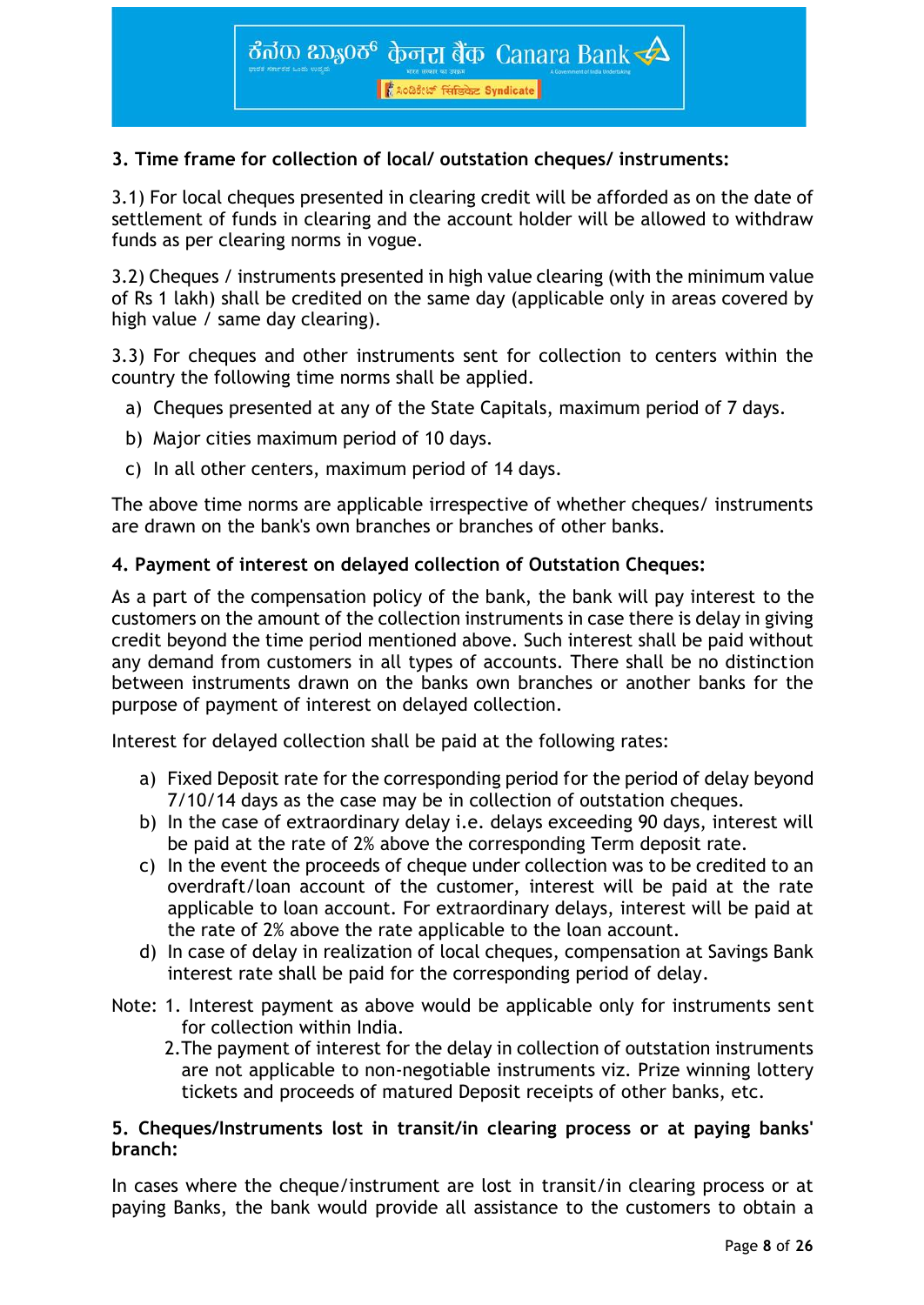duplicate instrument from the drawer of the cheque. In line with the compensation policy of the Bank, the Bank will compensate the account holder in respect of instruments lost in transit in the following way:

- a. In case intimation regarding loss of instruments is conveyed to the customer beyond the time limit stipulated for collection (7/10/14 days as the case may be), interest will be paid for the period exceeding the stipulated collection period at the SB rate of interest. In respect of cheques lost in transit or in the clearing process or at the paying Bank's branch, the bank should immediately bring the same to the notice of the account holder so that account holder can inform the drawer to record the stop payment and can also take care that other cheques issued by him are not dishonoured due to non-credit of the amount of the lost cheques/ instruments.
- b. The onus of such loss lies with the collecting Banker and not the account holder.
- c. The bank would also compensate the customer for any reasonable charges he/ she incurs in getting duplicate cheque/ instruments upon production of receipt in the event the instrument is to be obtained from a bank/ institution who would charge fee for issue of duplicate instrument and also reasonable charges incurred for stopping payment of the cheque. The Bank shall reimburse the account holder related expenses for obtaining duplicate instruments and also interest at SB rate of interest for reasonable delays occurred in obtaining the same.
- d. If the cheque/instrument has been lost at the paying Bank's Branch, the collecting Banker shall have a right to recover the amount reimbursed to the customer for the loss of the cheque/instrument from the paying Banker.

## **5.1: Receiving payment based on an electronic image of a truncated cheque:**

- a. Cheque truncation system- Sec 131 of Negotiable Instrument Act 1881 (Amendments)
- b. Onus of due diligence shifted to the presenting bank in CTS environment

Cheque truncation is the process of eliminating the flow of physical cheque issued by a drawer to the drawee branch. The physical cheque will be truncated and electronic image of the cheque are captured for processing. The physical cheques are retained at the presenting bank itself. The captured image along with data is exchanged across the banks.

Legal status of the cheque truncation is derived from amendments made to the Negotiable Instrument Act, 1881 by virtue of Negotiable Instruments (Amendments and Miscellaneous Provision) Act,2002 whereby among others the sections 6,64,81,89 and 131 of the NI Act,1881 are also suitably amended to incorporate the validity of the truncated image of the cheque. We invite the attention to the amendment to section 131 wherein the existing explanation is renumbered as explanation II and the following explanation is inserted

Explanation II-It shall be the duty of the banker who receives payment based on an electronic image of a truncated cheque held with him, to verify the prima facie genuineness of the cheque to be truncated and any fraud, forgery or tampering apparent on the face of the instrument that can be verified with due diligence and ordinary care.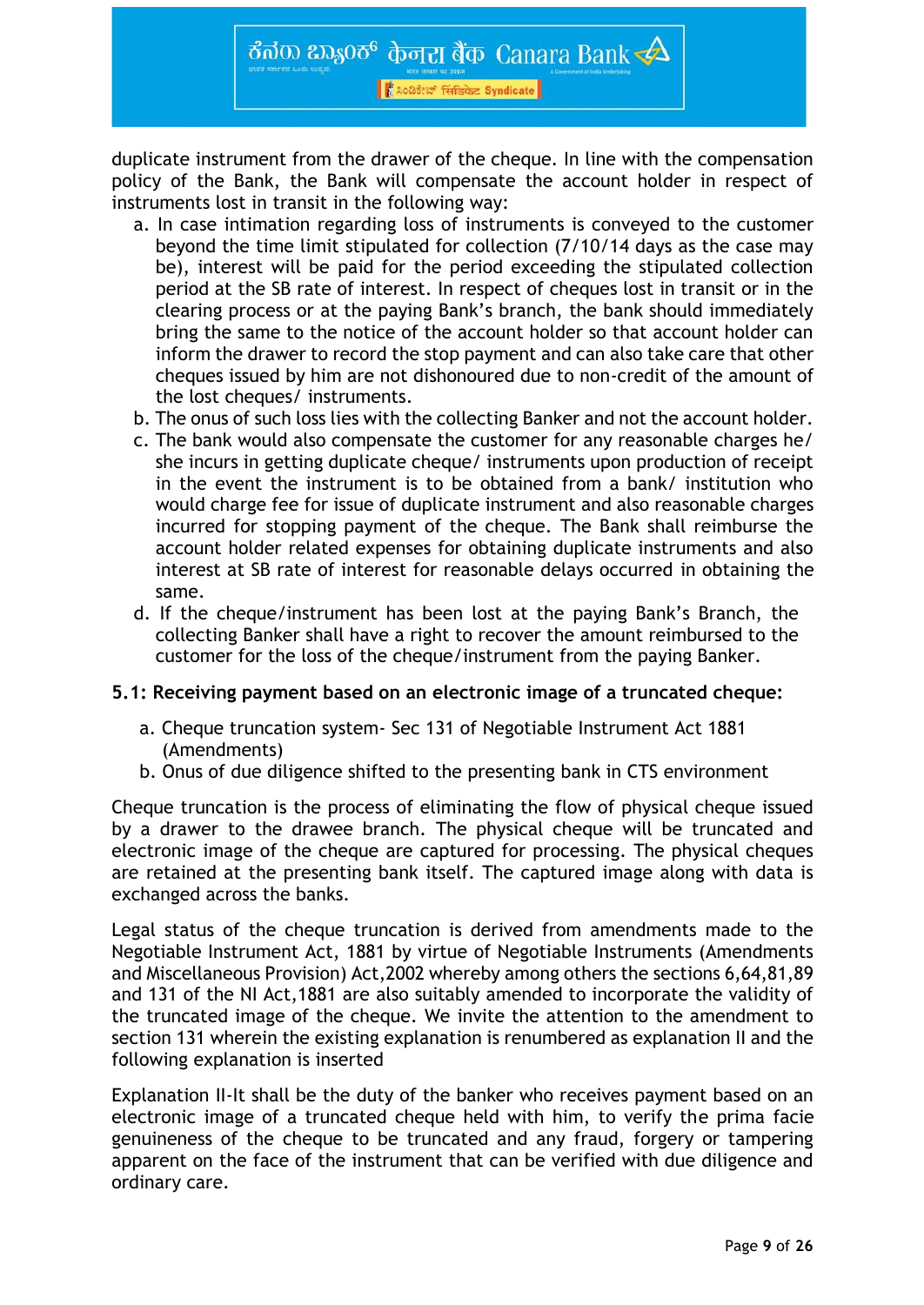In view of the above amendment, the presenting bank takes responsibility for exercise of due diligence. The branches while sending cheques to CTS scanning centre should ensure the following

ಕೆನರು ಬ್ಯಾಂಕ್ केनरा बैंक-Canara Bank  $\triangle$ 

<mark>।</mark> ਇਹ ਅਤੇ ਇਸ ਵਿੱਚ Syndicate

- a) To exercise due diligence on all instruments
- b) To check the apparent tenor of the instruments
- c) To ensure verification under Ultra Violet Lamp (UVL)
- d) To scrutinize the cheques for material alteration
- e) To ensure genuineness and validity of instruments
- f) To ensure that pay in slip is properly filled up with correct account number and name

The scanning centre while scanning the instruments should, inter alia, also ensure the following

- i. To check the apparent tenor and genuineness of the instruments
- ii. To ensure verification of instruments under UV Lamp
- iii. To ensure that instrument confirms to features of CTS 2010 standard
- iv. To ensure that physical feel of the instrument meets the usual paper standard used for cheque
- v. To ensure that no material alteration visible to naked eye

#### **6. Charging of Interest on cheques returned unpaid where Instant Credit was given:**

If a cheque sent for collection for which immediate credit was provided by the Bank is returned unpaid, the value of the cheque will be immediately debited to the account. The customer will not be charged any interest from the date immediate credit was given to the date of return of the instrument unless the bank had remained out of funds on account of withdrawal of funds. Interest, where applicable, would be charged on the notional overdrawn balances in the account had credit not been given initially.

If the proceeds of the cheque were credited to the Savings Bank Account and were not withdrawn, the amount so credited will not qualify for payment of interest when the cheque is returned unpaid. If proceeds were credited to an overdraft/loan account, interest shall be recovered at the rate of 2% above the interest rate applicable to the overdraft/loan from the date of credit to the date of reversal of the entry if the cheque/instrument was returned unpaid to the extent the bank was out of funds.

## **7. Service Charges:**

For all collection services, the Bank will recover appropriate Service Charges as decided by the Bank from time to time.

#### **8. Collection of account payee cheque:**

It is prohibited from crediting 'account payee' cheques to the account of any person other than the payee named in the negotiable instruments (third party account). However, since cooperative societies are not even sub-members of clearing houses, the account holders of such cooperative societies who have no bank accounts finds difficulty in collection of account payee cheques drawn in their name. In order to mitigate the difficulties faced by account holders of cooperative societies in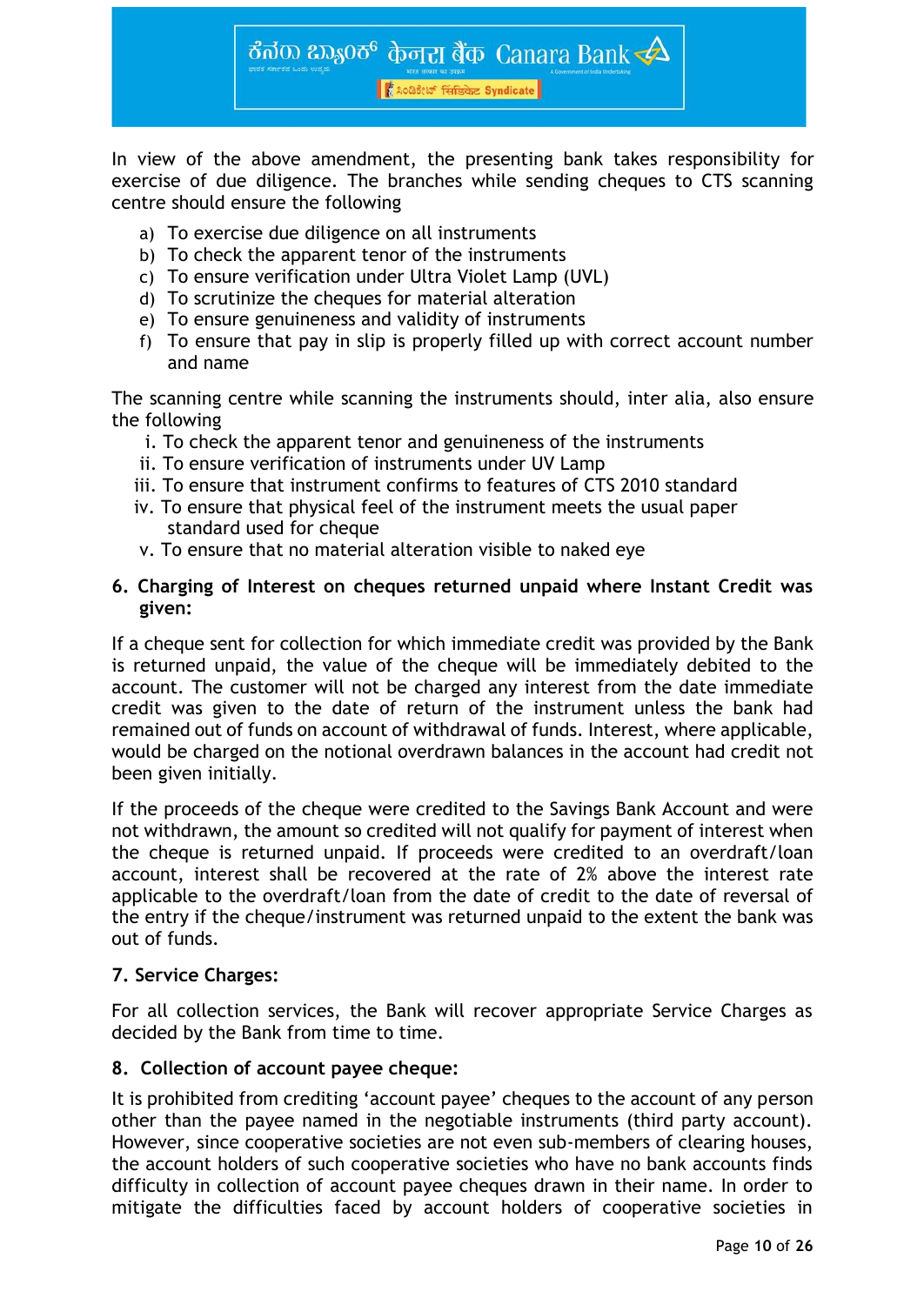ಕೆನರು ಬ್ಯಾಂಕ್ केनरा बैंक-Canara Bank  $\triangle$ 

<mark>।</mark> ਇਹ ਅਤੇ ਇਸ ਵਿੱਚ Syndicate

collection of account payee instruments, bank shall collect account payee cheque for an amount not exceeding Rs.50,000/- to the account of cooperative societies account holders, if the payees of such cheques are the constituent of such cooperative societies. For this purpose the co-operative societies should give a clear representation in writing that, upon realisation of the proceeds of the cheque it will be credited only to the account of the member of co-operative societies who is the payee named in the instruments. The bank shall carry out proper due diligence with respect to such co-operative credit societies and ensure that KYC documents of the customers are preserved in the society's records and are available to the bank for scrutiny. The above instruction shall be extended to Drafts, Pay Orders and Banker's Cheque.

In the event of any claim by the true owner of the instrument, the right of the true owner of the instruments are not in any manner affected and bank shall establish that such action is done in good faith and without negligence while collecting the cheque in question.

## **9. Payment of Cheques/Drafts/Pay Orders/Banker's Cheques**

Bank shall not make payment of cheques/drafts/pay orders/banker's cheque bearing that date or any subsequent date, if they are presented beyond the period of three months from the date of such instrument. Bank shall ensure strict compliance of these directions and notify the holders of such instruments of the change in practice by printing or stamping on the cheque leaves, drafts, pay orders and banker's cheques issued on or after 01.04.2012, by issuing suitable instructions for presentment within the period of three months from the date of instrument.

## **10. Payment of Interest for Delays in collection of bills:**

The lodger's bank shall pay interest to the lodger for the delayed period in respect of collection of bills at the rate of 2% p.a. above the rate of interest payable on balances of Savings Bank accounts. The delayed period shall be reckoned after making allowance for normal transit period based upon a time frame of 2 days each for (i) Dispatch of bills; (ii) Presentation of bills of drawees (iii) Remittance of proceeds to the lodger's bank (iv) Crediting the proceeds to drawer's account.

To the extent the delay is attributed to the drawee's bank, the lodger's bank may recover interest for such delay from that bank.

## **11. Delay in Re-presentation of Technical return Cheques and Levy of Charges for such Returns:**

Bank shall levy cheque return charges only in cases where the customer is at fault and is responsible for such returns. Where the customers are not at fault the cheques need to be re-presented without any recourse to the payee, and such representation should be made in the immediate next presentation clearing not later than 24 hours (excluding holidays) with due notification to the customers of such representation through SMS alert, email etc.,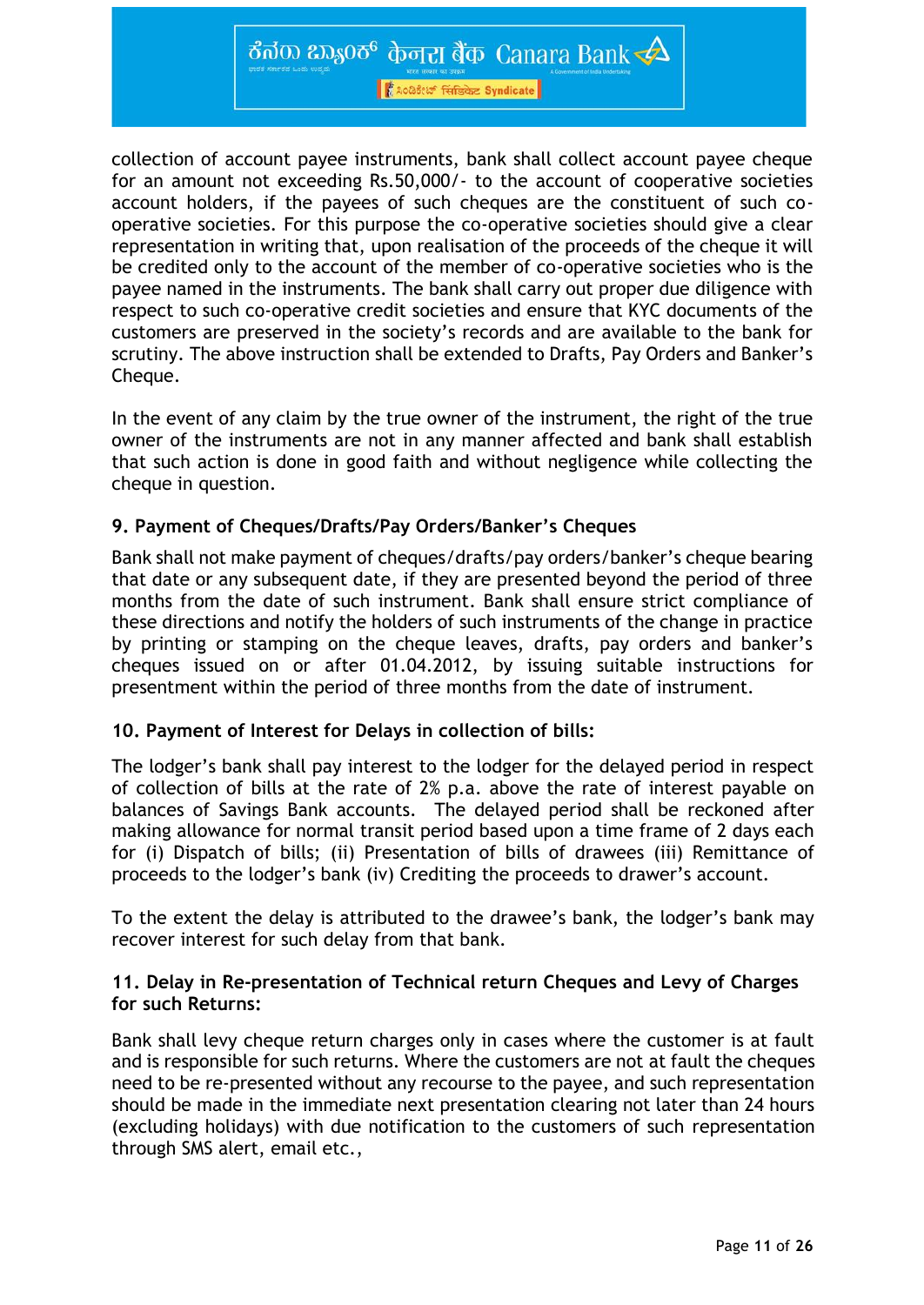## **12. Cheque payable in Foreign Countries: (Monitored by Integrated Treasury Wing)**

Cheques drawn on foreign countries: Such instruments are accepted for collection on the "best of efforts" basis. The Bank is committed to ensuring that instruments drawn in foreign currencies and payable outside India are collected in the quickest and most efficient manner.

Cheques payable at foreign centers where the bank has branch operations will be collected through that office. The services of correspondent banks will be utilized in country/centers where the correspondent has presence. Cheques drawn on foreign banks at centers where the bank or its correspondents do not have direct presence, will be sent direct to the drawee bank with instructions to credit proceeds to the respective Nostro Account of the bank maintained with one of the correspondent banks after taking into account cooling periods as applicable to the countries concerned.

## **12.1 Collection of USD Denominated Clean Instruments:**

Clean instruments denominated in currencies other than Indian Rupees such as Euro, Pound Sterling, US Dollar, Yen, etc., are called foreign currency cheques/clean instruments. Since such instruments are not payable in India they are, therefore, required to be sent to the country concerned for realization of proceeds. The time norms for collection and return of the instruments vary from country to country and place to place within a country.

Clean instruments/ cheques payable at foreign centers where our bank has branch operations (or banking operations through a subsidiary, etc.) will be collected generally through that office/branch. The services of correspondent banks will be utilized in country/centers where the correspondent bank has presence. Cheques drawn on foreign banks at centers where the bank or its correspondents do not have presence will be sent direct to the drawee bank with instructions to credit proceeds to the Nostro Account of the bank maintained with one of the correspondent banks.

The clean instruments denominated in USD and payable in USA are generally known as USD denominated cheques/instruments.

## **i. Type of Instruments:**

Clean instruments like personal cheques, Demand Drafts, Cashier orders, Pay Orders, Bankers' cheques, International Money Orders or any other such instruments, payable abroad may be submitted for collecting the proceeds of the instrument.

## **ii. Risk perceived in collection of USD Denominated Instruments:**

As per US Laws, materially altered cheques where the beneficiary's name has been changed and/or the amount of the cheques altered or fraudulent alterations made on the face of any instrument, such instrument/s can be returned within twelve months for wrongful payment of the cheque made earlier.

Similarly, on account of frauds on the reverse of any instrument (fraudulent endorsements), such instrument/s can be returned within three years from the date of payment made earlier.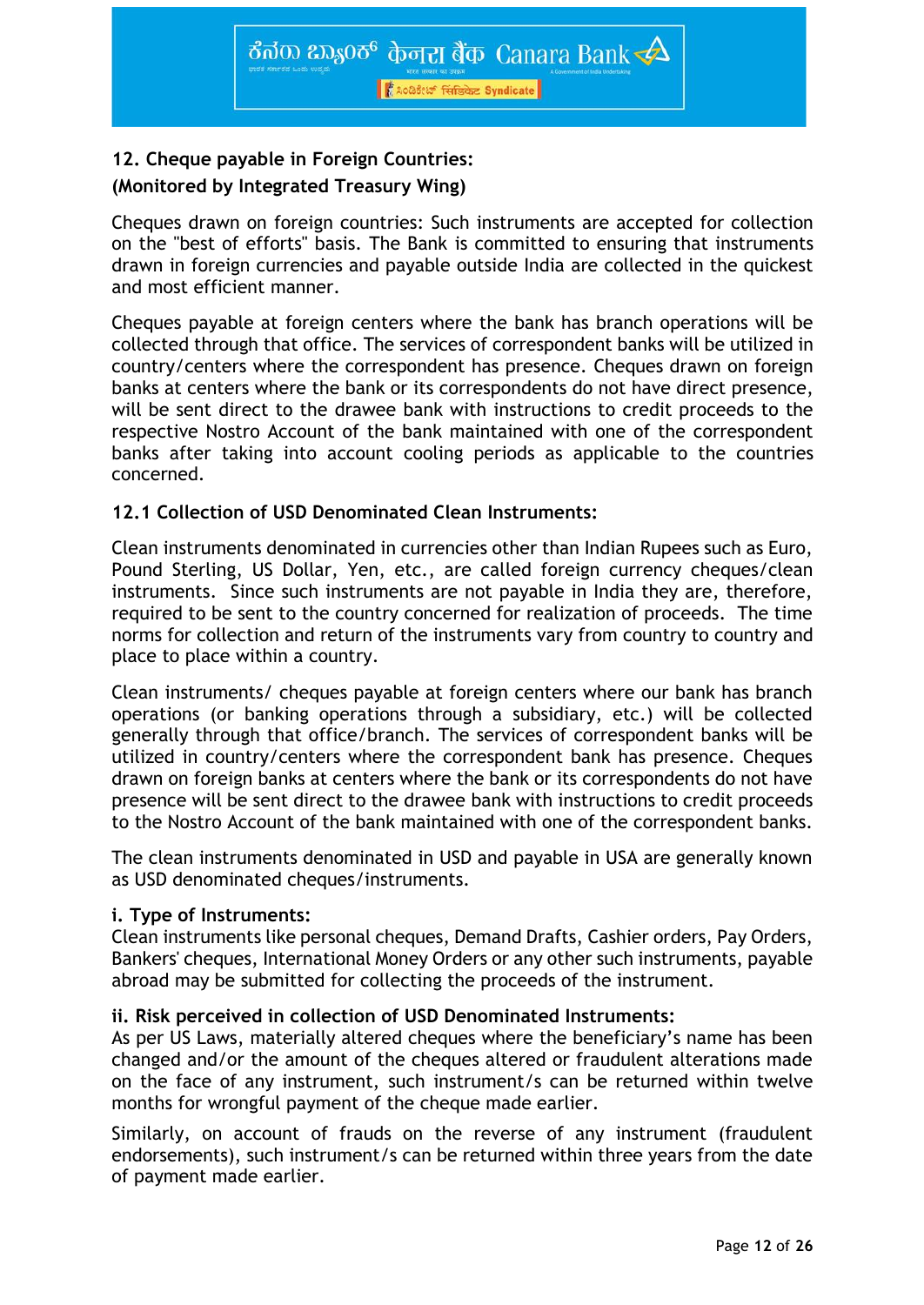<mark>।</mark> ਇਹ ਅਤੇ ਇਸ ਵਿੱਚ Syndicate

ಕೆನರು ಬ್ಯಾಂಕ್ केनरा बैंक-Canara Bank  $\triangle$ 

In such cases the Correspondent Bank mandatorily claims the amount from us and debits Nostro account. Hence, the proceeds of the clean instruments credited to customer's account are subject to right to debit in case of return of instruments.

**iii. Products offered by us for USD denominated instruments**: Cheques drawn in USD and payable in USA are only eligible for collection under the arrangement with Wells Fargo Bank and Bank of America. Cheques drawn in USD and payable outside USA shall have to be sent on collection directly to the drawer Bank and the collection time period ranges from 45 – 60 days in such cases.

#### **a. Cash Letter Service (CLS) with Recourse:**

Cash Letter Service is the normal cheque collection service with recourse wherein the Bank shall credit our Nostro account with the cheque amount, and however, shall have the right to debit our Nostro account at a later date if the instrument is found to be fraudulent at a later date.

The cheques are scanned and images sent online to Bank of America & Wells Fargo Bank in USA in encrypted format. After clearance of the same in local clearing system, the amount shall be credited to our Nostro account with them. After the waiting period of 21 days from the date of credit to our Nostro account, the funds can be credited to the account holder's account as per the instructions given.

It is proposed that cheques for value upto USD 2,000 only shall be processed under this arrangement.

The charge applicable for clearing cheques under Cash Letter Service (upto USD 2,000) with recourse is USD 6 per instrument.

## **b. Final Credit Service (FCS) without Recourse:**

Only Wells Fargo Bank NA is providing Final Credit Service (without recourse), wherein the physical cheque is forwarded to Wells Fargo Bank, USA. Under the arrangement, proceeds of the cheque will either be credited to our Nostro account (final credit) or a notification of non-payment is sent within a definite time depending upon the location of the drawee Bank. Once the amount of cheque is credited to our Nostro account, the collecting bank i.e. Wells Fargo Bank cannot debit our account or claim refund of the amount of the cheque at a later date, on account of any alteration on the front of the cheque.

It is proposed that under Final Credit Service cheques for value USD 2,001 to USD 250,000 shall be processed.

At the specific request of the customer, cheques for value upto USD 2,000 can also be processed under Final Credit Service subject to payment of the applicable charges.

The funds can be credited to the account holder's account, as per the instructions given, immediately on sighting the credit in our Nostro account.

Depending on the place the cheque is payable in the US, usually the period for realizing the cheque under this arrangement ranges between 10 to 20 days from the date of receipt of instrument by Wells Fargo Bank.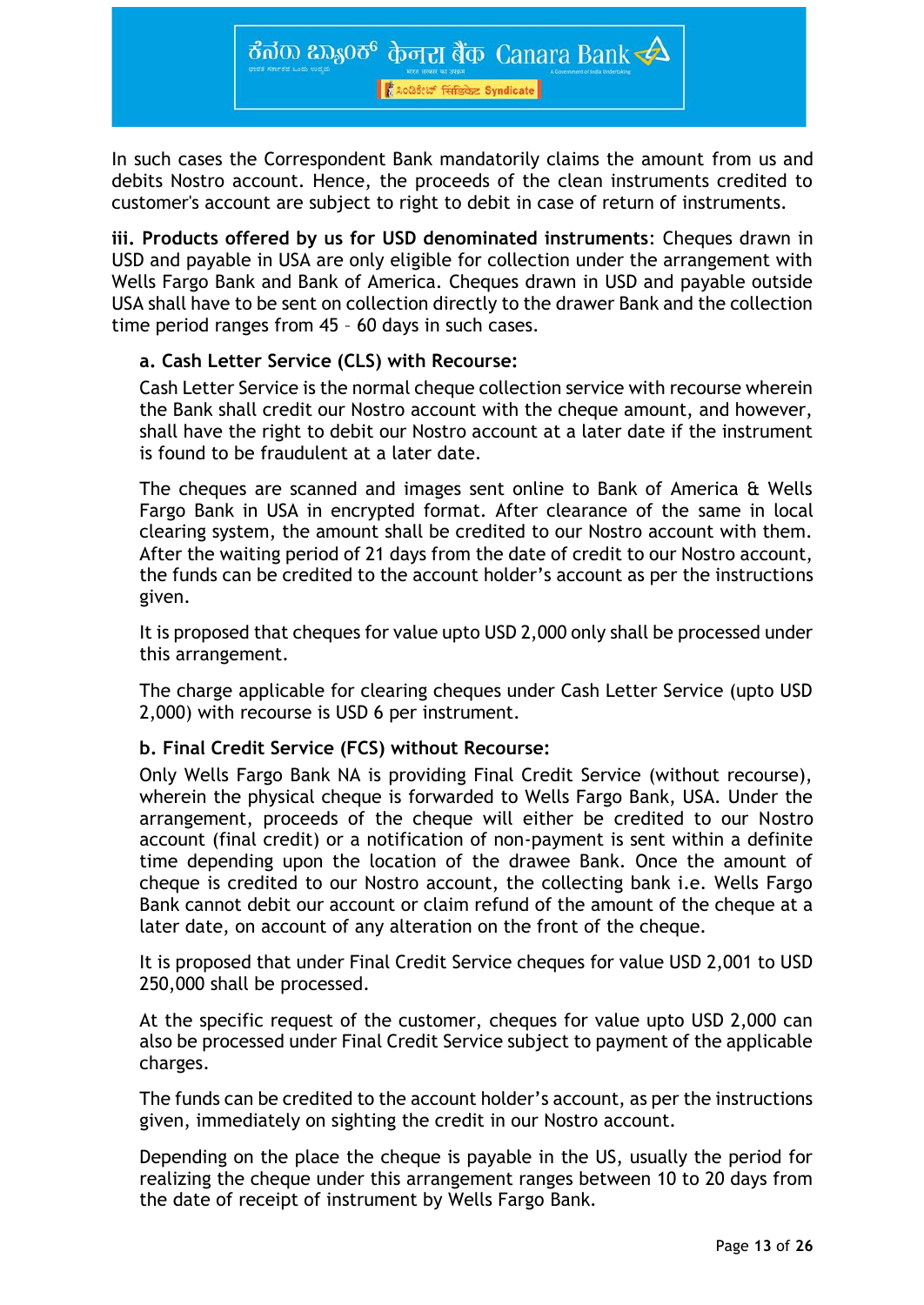This service of Wells Fargo Bank NA is available subject to payment of charges to the above Bank, as per the following table:

| Service                                                            | Tariff                                                 |
|--------------------------------------------------------------------|--------------------------------------------------------|
| Final Credit Service<br>(USD 2001 to USD 250,000) without recourse | USD 30 Per instrument.                                 |
| Return Items                                                       | USD 30 per instrument plus<br>Courier Fee, if required |

High value cheques above USD 250,000 and USD cheques drawn on other than USA shall be handled under Collection only and Branches/ Offices may send such cheques either on direct collection basis to drawee bank or through our Nostro Correspondent Bank for realization. Usually collection services ensure receipt of clear funds i.e. risk of return is almost eliminated but not entirely. However, it may take more time and drawee / collecting Bank charges could be uncertain/ exorbitant.

Collections items usually take from 30 to 60 days to clear, and occasionally, as long as 90 days.

## **iv. Compensation**

Customers would be compensated for delay in crediting the proceeds of foreign currency instruments payable abroad/in India and sent on collection basis. Such compensation would be paid at the rate of interest applicable to NRE SB accounts in respect of NRI clients and domestic SB account in the case of resident customers, for the delays beyond prescribed period for various transactions.

Broadly, there are two types of collection of cheques. One is with recourse (cheques can be returned even after the cooling period for reasons explained in earlier paragraphs) and the second one is without recourse (cheques are processed on collection basis and proceeds are credited to our Nostro account only after realization of the cheque against payment of charges). Therefore, the collection period also varies accordingly and hence the period beyond which compensation shall be payable is as under:

|            | Cash Letters with recourse                                                                 | <b>Final Credit without</b> |
|------------|--------------------------------------------------------------------------------------------|-----------------------------|
|            |                                                                                            | recourse                    |
| <b>USD</b> | Cheque   21 working days from the date   20 working days from the date                     |                             |
|            | payable in USA $\vert$ of credit to our Nostro account $\vert$ of receipt of cheque in USA |                             |

## **12.2. Collection of cheques denominated in foreign currency other than USD**

## **a. Cash Letter Service**

Under Cash Letter Service, cheques are sent for immediate credit, subject to final payment. For applying the passsheet credit (credit to the payee's account with our Bank) normal mandatory waiting period is 21 business days for currencies other than USD, as there is a probability of return of cheques well within that period. There are some exceptions wherein, there could be a longer waiting time period i.e. upto 1 year based on the various reasons for return viz. encoding error, wrong currency, not eligible for clearing, intended payee not paid or material alteration etc.,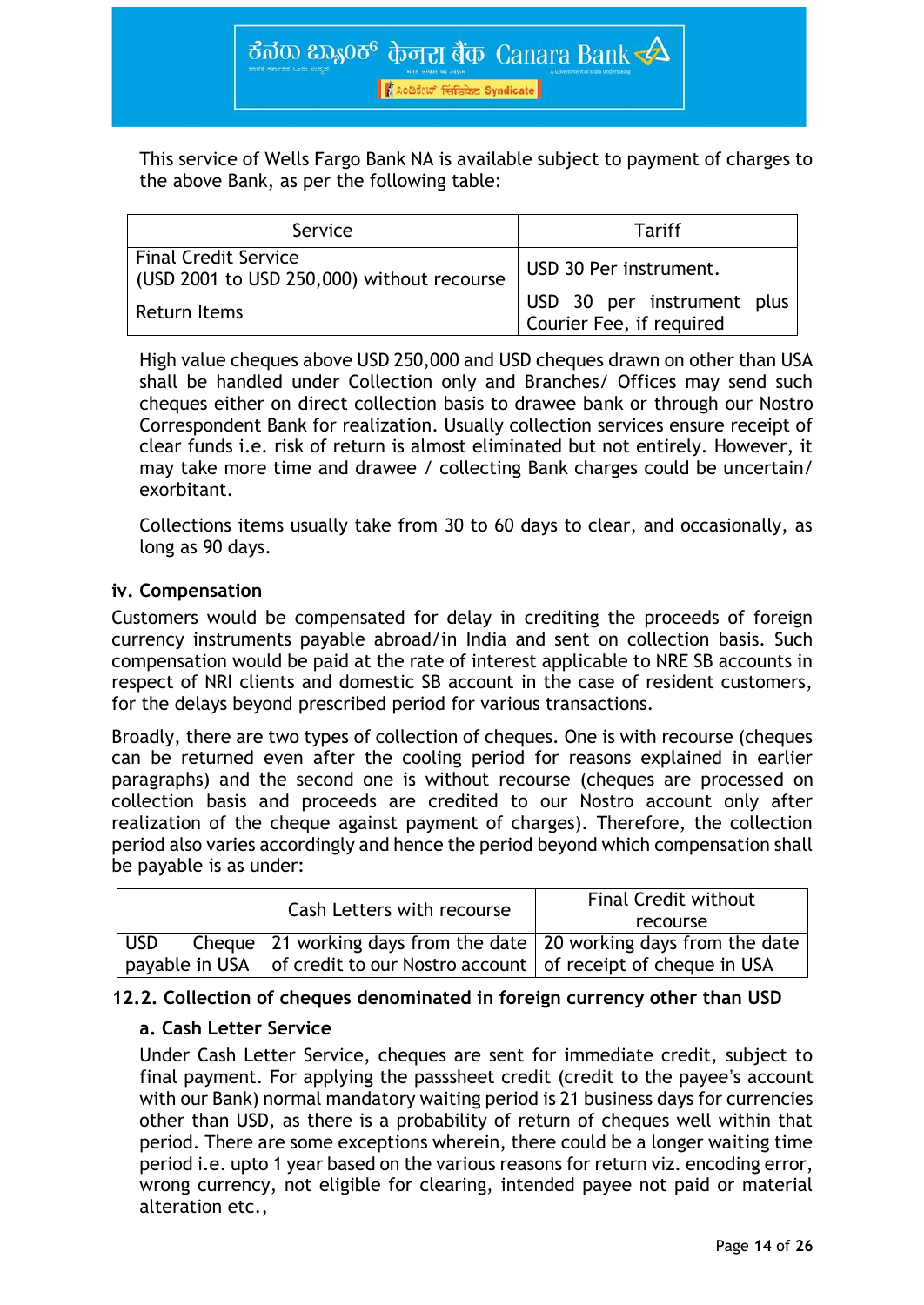

## **b. Final Collection Service/Clean Collection**

Under Final Collection, instruments/cheques are sent with instructions for clearing on a final collection basis. Proceeds of cheque received under final collection will be credited to our Nostro account only after payment has been received from paying Bank.

Cheque sent under final collection would normally take around 30 - 45 days for realization, and charges are likely to be around USD 50 or equivalent per instrument.

The consolidated guidelines in respect of Cash Letter and Final Collection services in other major foreign currencies such as AUD, CAD, EUR, CHF, SGD & GBP are as follows:

## **12.2.1 AUSTRALIAN DOLLAR (AUD)**

Cash Letters and Clean Collection instruments drawn in AUD shall be sent to the following mailing address:

Australia and New Zealand Banking Group Limited Attn: ANZ Paper Clearing Level 5, 75 Dorcas Street South Melbourne, Victoria 3205 Australia

email: [paperclearing@anz.com;](mailto:paperclearing@anz.com) [vostroclientservices@anz.com;](mailto:vostroclientservices@anz.com)

Branches/Offices must ensure that instruction on clearing schedule clearly indicates our bank's Nostro A/c No.212894/00001 with ANZ to which proceeds are to be credited.

All cheques mailed to ANZ for clearance must provide clear instructions for processing either for immediate credit, subject to final payment (Cash Letter) or Final Collection, with funds credited only after payment has been received from paying bank.

## Note:

- i. Irrespective of instructions, cheques sent on a collection basis of value less than AUD 100 will be treated as a cash letter.
- ii. Photocopies of instruments should be retained by the Branches/Offices for utilizing the same for collection in the event of loss of original instrument in transit.

Applicable Charges:

| Item                                             | in AUD |
|--------------------------------------------------|--------|
| <b>Cash Letters</b>                              |        |
| Per item                                         | S 1    |
| Per Schedule (maximum of 100 items per schedule) | 515    |
| Investigation of missing cash letter schedule    | \$60   |
| <b>Clean Cheque Collection</b>                   |        |
| Per Item                                         | \$60   |
| Re-presentation of dishonored item               | 535    |
| (per presentation)                               |        |
| Dishonor of paper item                           | \$ 35  |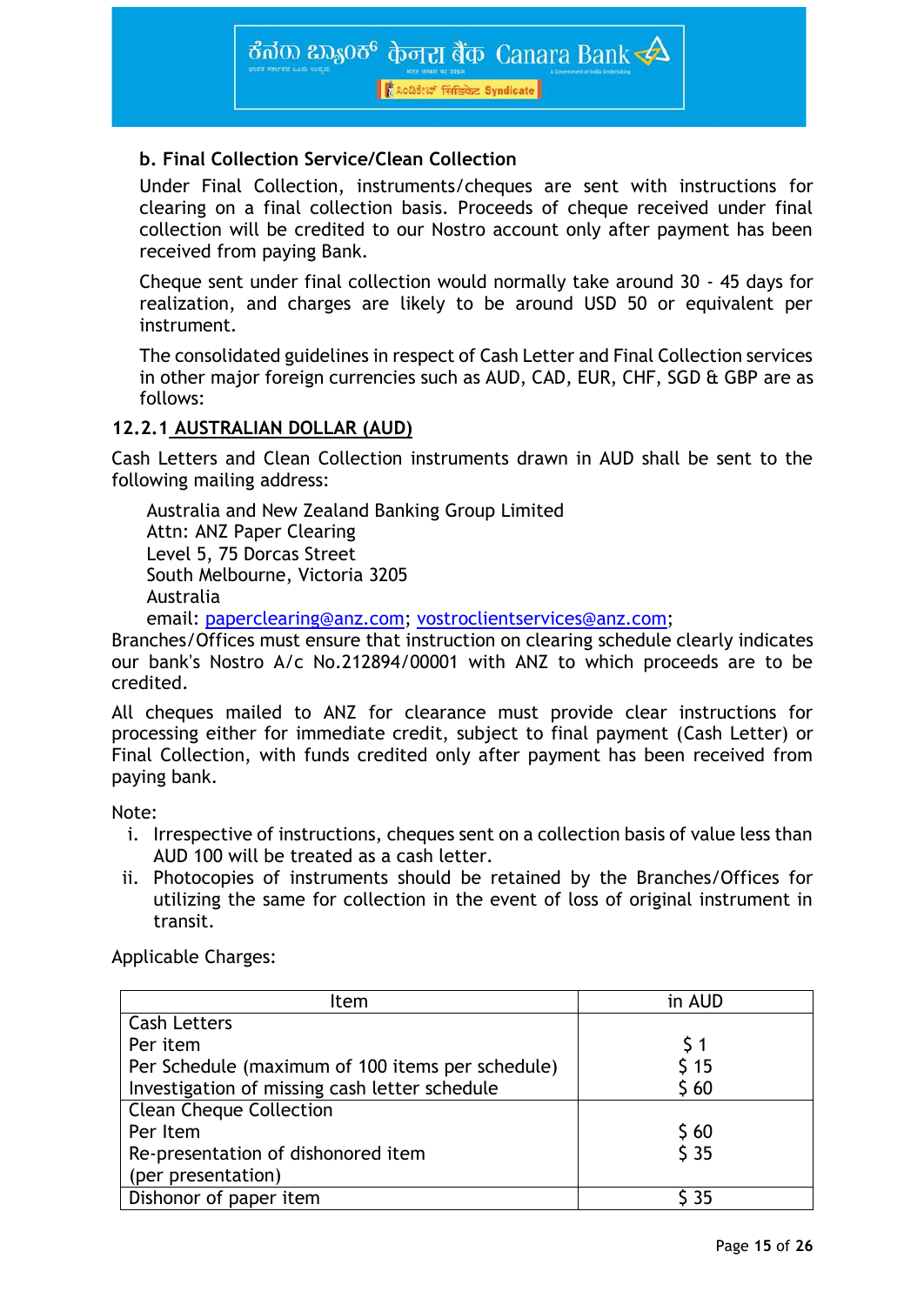ಕೆನರು ಬ್ಯಾಂಕ್ केनरा बैंक-Canara Bank  $\triangle$ 

<mark>।</mark> ਇਹ ਅਤੇ ਇਸ ਵਿੱਚ Syndicate

| Enquiries & Investigations  |      |
|-----------------------------|------|
| Aged less than 6 months old | Nil  |
| Aged more than 6 months     | \$60 |

Charges will either be deducted from the proceeds of the paid cheque or debited to our Nostro account, in case the cheque is returned unpaid.

## Communication/Enquiry support

Branches/Offices to note that all communications, wherever possible, should be transmitted either via email or through authenticated SWIFT to ANZBAU3M. Standard SWIFT message types (MT495 or MT499) should be used.

Enquiries and associated contact with banks and third parties will be handled by ANZ. All transaction enquiries should be submitted by SWIFT to ANZBAU3M and clearly marked for the attention of the appropriate contact point.

As per the SLA (Service Level Agreement) with our Bank, ANZ will acknowledge all the enquiries via SWIFT within one business day. Where action is required by external parties, response will be given within 5 Business Days as per SLA and will otherwise provide brief status reports every 5 Business days via SWIFT.

## **12.2.2 CANADIAN DOLLAR (CAD)**

## **a. Cash Letter Service (CLS)**

Cash Letters can be comprised of Canadian Dollar cheques drawn on any Canadian financial institution.

Under CLS, branches/offices to note that all CAD instruments drawn in Canada must be accompanied by Bank of Montreal's "Summary Credit for Cash Letters" form and should be sent in a sealed envelope addressed to:

 Bank of Montreal (BMO) Corporate & Commercial Banking Operations Payments Services Group, Correspondent Banking Ops 2465 Argentia Road, Mississauga Ontario L5N 0B4 Canada E-mail: [cbs.dept@bmo.com;](mailto:cbs.dept@bmo.com) [bmocmificlientservices.support@bmo.com;](mailto:bmocmificlientservices.support@bmo.com)

Branches/Offices must ensure that instruction on clearing schedule clearly indicates our bank's Nostro A/c No. 31691035502 with Bank of Montreal to which proceeds are to be credited.

Note:

- i. Though it is not mandatory, all the cheques may be specially endorsed to the order of Bank of Montreal, Correspondent Banking Services, Burlington, Ontario (as recommended by BMO).
- ii. Branches/ Offices must maintain photocopies (front and back) of cheques sent under Cash Letter which can be used for realization under our Bank's guarantee supported by customer indemnity if the cheques are lost in transit. Upon receipt of acceptable photocopies, BMO will credit to our account immediately with the total amount of photocopies of eligible cheques.
- iii. Money Orders are ineligible for handling under Cash Letters and must be sent through clean collection (final payment).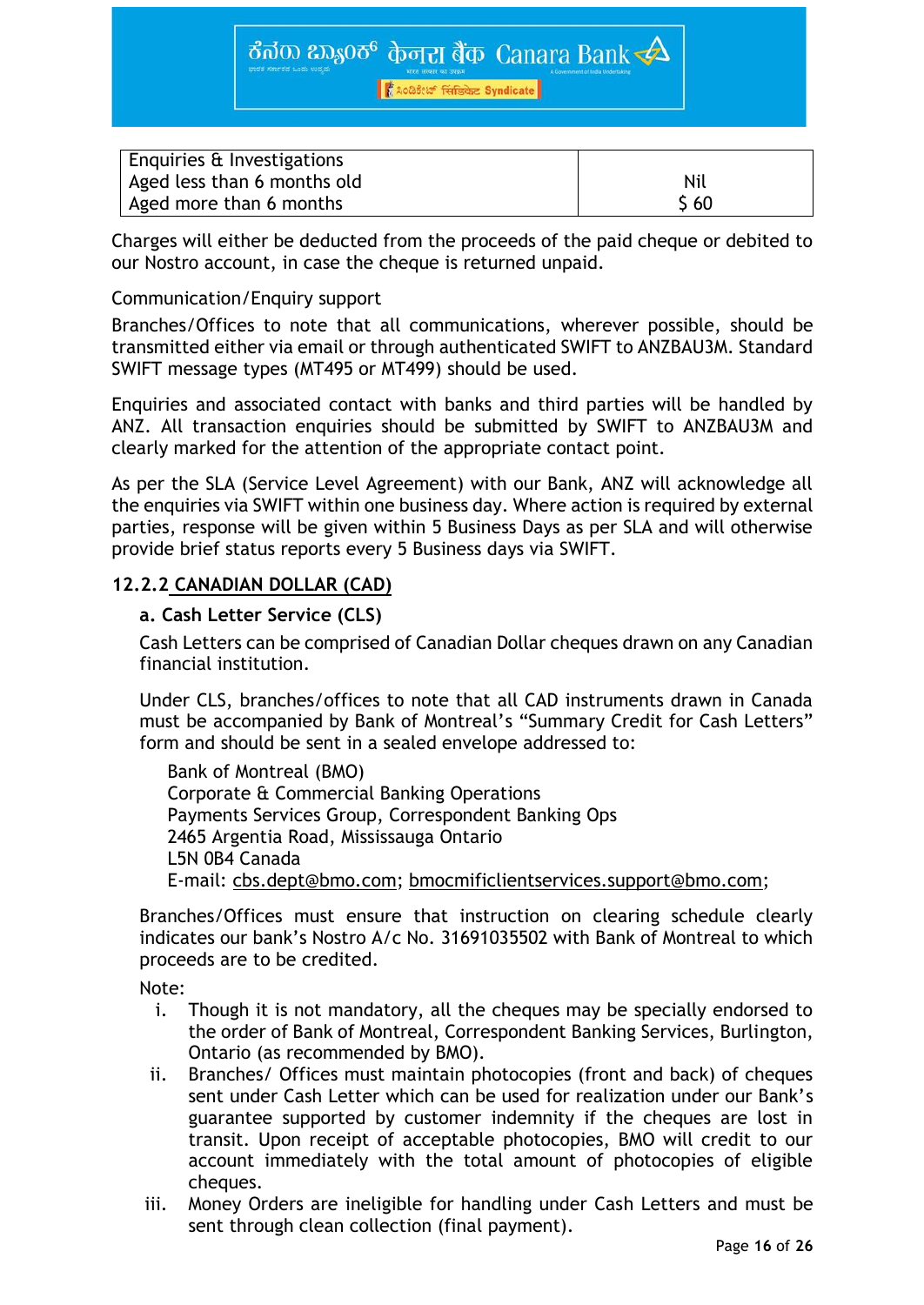

- iv. BMO will not accept travelers' cheques for cash letter deposits
- v. BMO will not take any responsibility for any Cash letters or individuals items, if lost in transit between our office and their office in Ontario, regardless of the form of delivery used. BMO's responsibility for our Cash Letters commences upon receipt of the sealed envelopes or packages at their office in Ontario.
- vi. Any item/instrument returned unpaid by a drawee bank will be automatically debited to our account with BMO and returned. BMO will advise by SWIFT of any unpaid items of over CAD 1000 by giving reasons for non-payment. Cheques once returned must be handled under final collection, if it is to be re-presented to the drawee bank.
- vii. The return of items (including due to forged endorsement, alteration, counterfeit signature, insufficient funds) is subject to Canadian Law and the rules of Payments Canada.
- viii. BMO will debit/charge our account with the amount of all returned or unpaid items (whether drawn on BMO or other Financial Institutions).
- ix. BMO is not liable for and is not required to seek reimbursement from other FIs for returned or unpaid items, whether or not such other FIs have complied with clearing rules or otherwise.

#### **b. Clean Collections & Special Items**

Items that require special handling, or that are subject to special instructions such as requests to protest for non-payment, should not be included in a Cash Letter. These items should be presented for collection as Clean Collections.

"Clean Collections" is the collection of value for payment documents and the crediting of our Nostro account upon receipt of value. They are handled in accordance with the Uniform Rules for Collections published by the International Chamber of Commerce.

If there are Clean Collection instruments or any cheques that are subject to special instructions, they should be placed in a separate sealed envelope or package and addressed as follows:

 Bank of Montreal (BMO) Corporate & Commercial Banking Operations Payments Services Group, Correspondent Banking Ops 2465 Argentia Road, Mississauga Ontario L5N 0B4 Canada eMail: [direct.collections@bmo.com;](mailto:direct.collections@bmo.com)

Note:

- i. BMO will not accept travelers' cheques for collections.
- ii. Whenever our Branch/ Office presents a cheque drawn on a BMO domestic branch or on another Canadian FI, the instrument will be handled under collection and sent to their local branch/office with reimbursement instructions. BMO will credit upon receipt of funds, to our Nostro account, net of service charges.
- iii. Photocopies of instruments should be retained by Branches/Offices.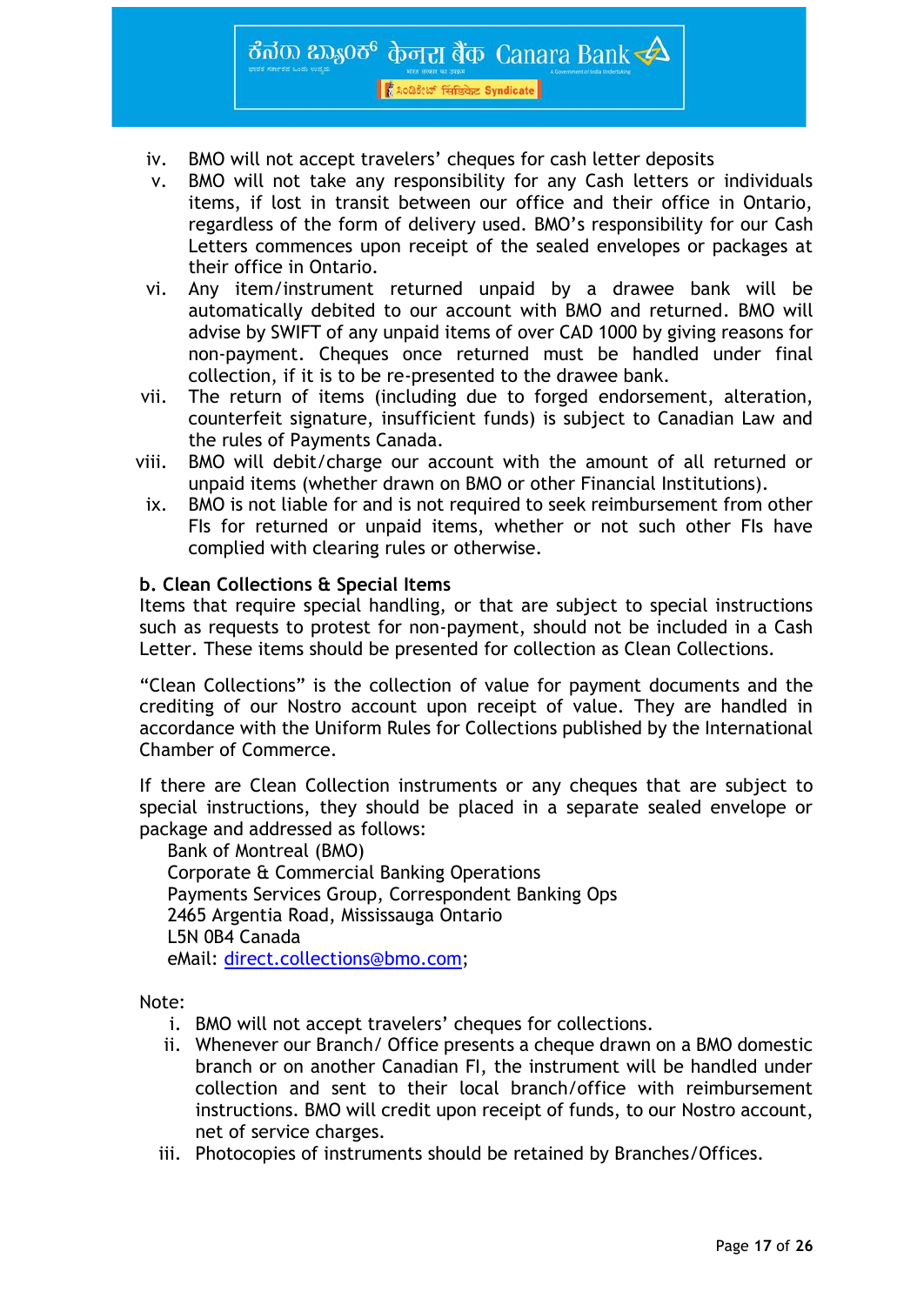

## Applicable Charges:

| Item                                                                                                                                                                                                                                        | in CAD                                      |
|---------------------------------------------------------------------------------------------------------------------------------------------------------------------------------------------------------------------------------------------|---------------------------------------------|
| <b>Cash Letters</b><br>Cash Letter Deposit (Encoded)<br>Cash Letter Deposit (Un-Encoded)<br>Cheques Deposited (Items in Cash Letter)<br>Requisition of Encoded Cash Letter Forms<br><b>Returned Cheques</b><br>Swift Advice of Return Items | 52<br>\$16.50<br>\$0.10<br>Nil<br>\$6<br>55 |
| <b>Clean Cheque Collection</b><br>Items up to \$250<br>Items over \$250                                                                                                                                                                     | 515<br>0.125%<br>(Min. \$ 30 & Max. \$ 300) |

## Communication/Enquiry support:

| Department                      | <b>Address</b>                                                                                                                                                                                                                                                                          |
|---------------------------------|-----------------------------------------------------------------------------------------------------------------------------------------------------------------------------------------------------------------------------------------------------------------------------------------|
| Cash Letter Investigations Desk | Bank of Montreal (BMO) Corporate &<br><b>Commercial Banking Operations</b><br>Payments Services Group, Correspondent<br><b>Banking Ops</b><br>2465 Argentia Road, Mississauga Ontario<br>L5N 0B4 Canada<br>cbs.dept@bmo.com<br><b>SWIFT: BOFMCAT2</b><br>Tel. +1-905-633-5230/32        |
| <b>Clean Cheque Collections</b> | Bank of Montreal (BMO) Corporate &<br><b>Commercial Banking Operations</b><br>Payments Services Group, Correspondent<br><b>Banking Ops</b><br>2465 Argentia Road, Mississauga Ontario<br>L5N 0B4 Canada<br>direct.collections@bmo.com<br><b>SWIFT: BOFMCAM2</b><br>Tel. +1-416-598-6142 |

## **12.2.3 SWISS FRANC (CHF)**

Branches/Offices to note that all Cash Letters and Clean Collection instruments drawn in CHF shall be sent to either of the two following mailing address:

| If the instruments are sent by  | If the instruments are sent by courier, |
|---------------------------------|-----------------------------------------|
| normal mail, then the following | then the following address is to be     |
| address is to be used:          | used:                                   |
| Dienstleistungszentrum          | Credit Suisse AG                        |
| <b>AVOR / TSBP 115</b>          | <b>AVOR / TSBP 115</b>                  |
| P.O.Box                         | Uetlibergstrasse 231                    |
| 8070 Zürich                     | 8045 Zürich                             |
| Switzerland                     | Switzerland                             |
|                                 |                                         |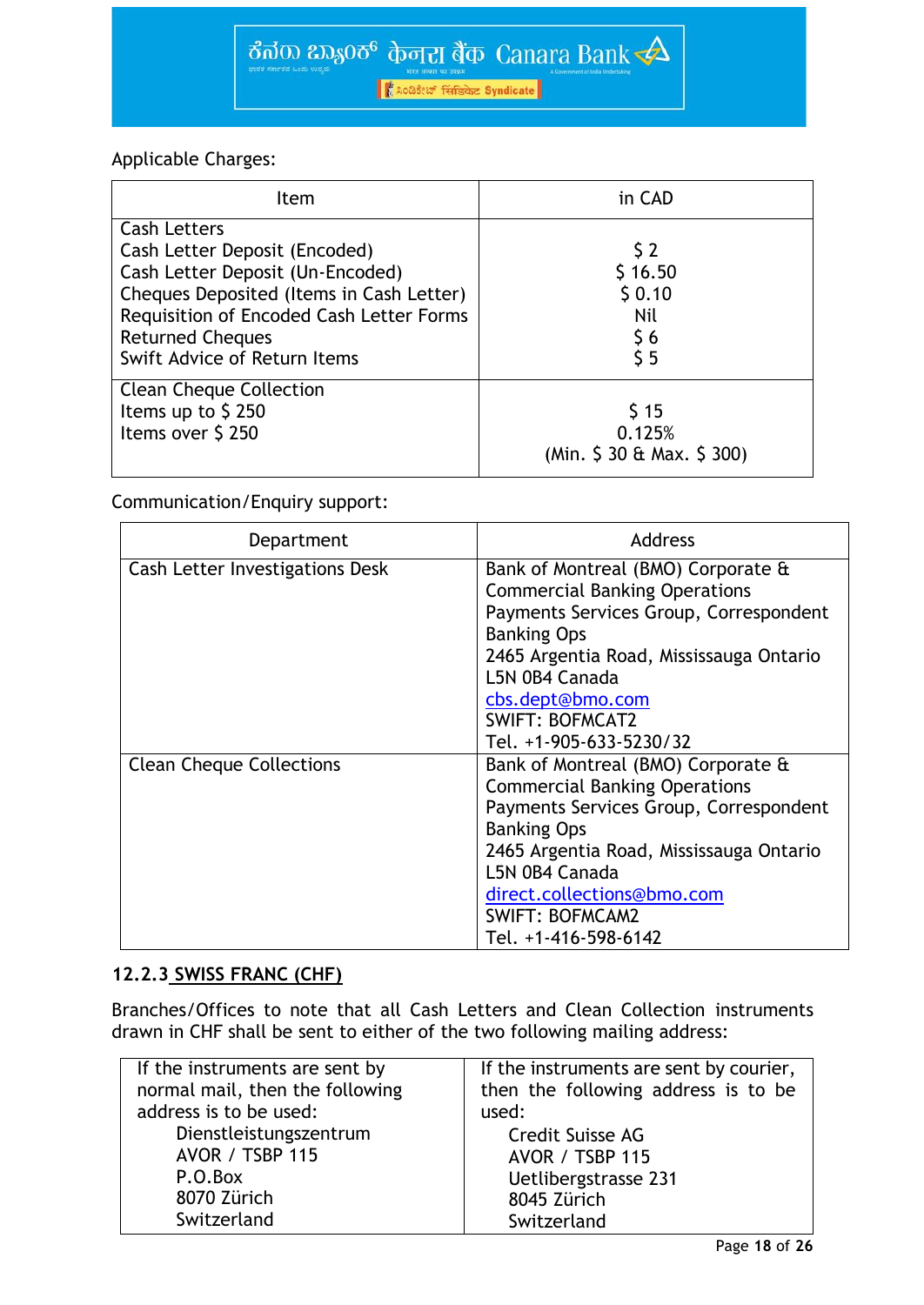

Branches/Offices must ensure that instructions for crediting the proceeds in the A/c No. 0835-0891216-43-003 with Credit Suisse, Zurich are clear.

#### Applicable Charges

| Item                                                               | in CHF                |
|--------------------------------------------------------------------|-----------------------|
| <b>Commercial Cheques</b>                                          | 2.80 per item         |
| Investigations<br>Within one month from posting date<br>Thereafter | Nil<br><b>Min 120</b> |

Credit Suisse, Zurich uniformly charges CHF 25 per cheque for collection (credit after final payment). All third party charges also will be passed on to our Bank.

Charges will be deducted from the proceeds of the paid cheque or debited to our Nostro account, in case the cheque is returned unpaid. Unpaid items will be advised by Credit Suisse via Swift, wherever the cheque amount is higher than CHF 5,000 or counter-value. Under this arrangement, only Cheque Remittances with Cheques in CHF will only be processed by Credit Suisse and other currency cheques will not be honored and returned.

## **General Instructions:**

a. In accordance with International Market-Standard and Risk Reducing measures for the issue of Bank Cheques and the clearing of Bank & Correspondent Bank cheques, Credit Suisse has aligned its cheque transactions regulations with the payment transactions regulations. Accordingly, the following changes apply to the processing of Bank and Correspondent Bank Cheques.

"For the clearing of Bank and Correspondent Bank cheques, cheques will only be accepted if they bear the name and address of the beneficiary in the order line as well as the name and address of the ordering party (and address of the account holder in the case of Bank Cheques). Cheques made out to "Bank X" or with holder function (e.g. "Holder", "Bearer", or blank order line) will not be accepted. Bank and Correspondent Bank cheques may only be endorsed by the beneficiary (name in order line). Cheques with multiple non-bank endorsements will not be accepted for clearing and will be returned. For the issue of Bank cheques in CHF (Bank Cheques in other currencies will be returned), it is recommended that issuing Bank should indicate the ordering party (Name and address of the account holder) and the beneficiary on all Bank cheques, in each case including name & address, and to refrain from leaving the order line blank or indicating "Holder", "Bearer", or a Bank as beneficiary, otherwise Credit Suisse will return the Bank Cheques to the issuing party unprocessed. Credit Suisse will not accept any orders for the issue of Bank Cheques. Cheques presented for clearing (collection) will be returned and Credit Suisse reserves the right to apply a return charge."

In all means, the Bank & Correspondent Bank cheques will be accepted and processed only if they bear in the order line the name and address of the beneficiary. The name and address of the account holder as the ordering party must also appear on the cheque.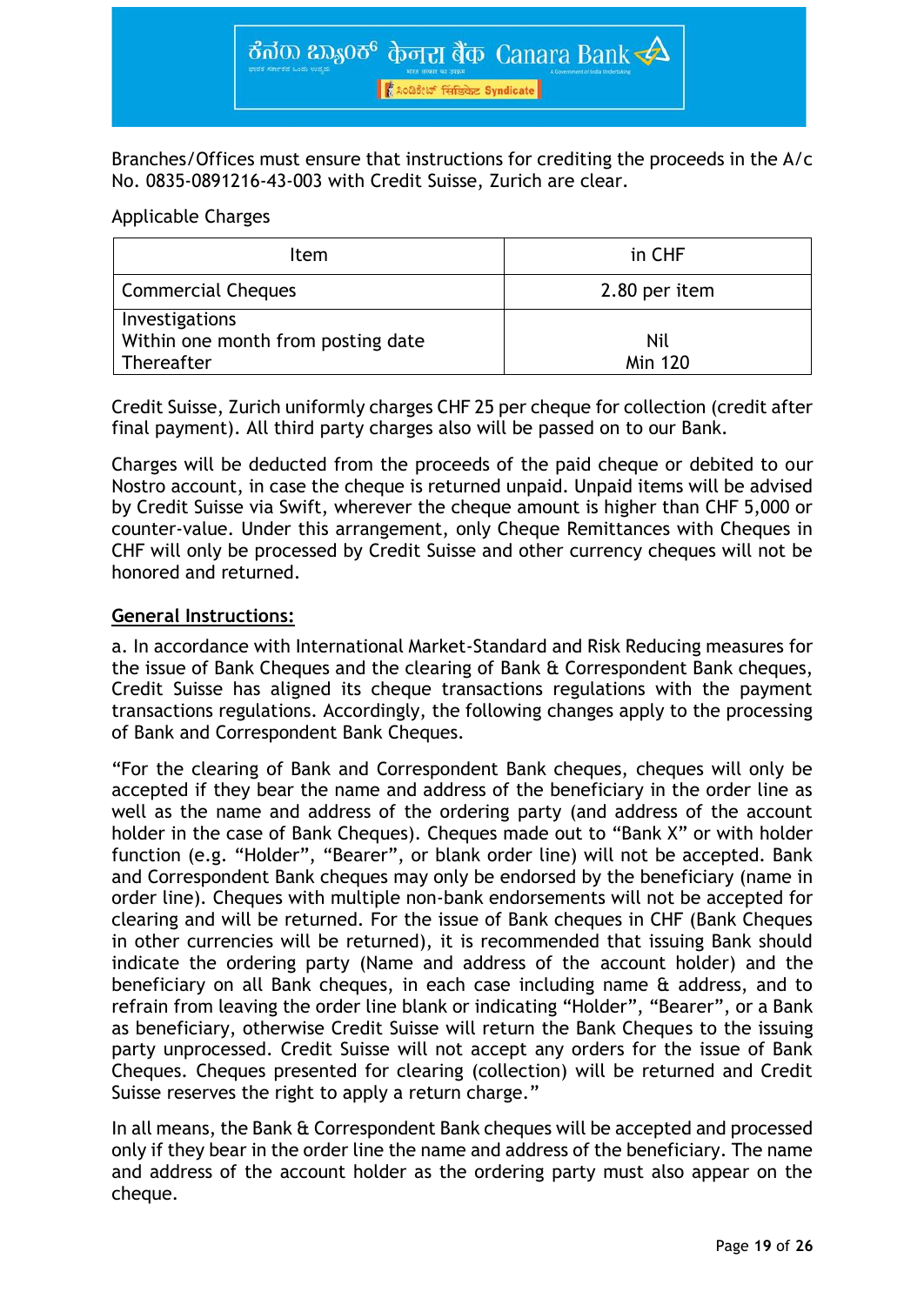

## **Communication/ Enquiry support:**

Branches/ Offices may contact the Customer Service team at Credit Suisseon the below telephone numbers/email id for any inquiry.

Photocopies of instruments should be retained by Branches/Offices.

Credit Suisse AG Financial Institutions Uetlibergstr. 231 (C1), 8045 Zürich Switzerland Tel. +41 44 334 30 98 eMail [bernhard.troeber@credit-suisse.com;](mailto:bernhard.troeber@credit-suisse.com) [cash.desk@credit-suisse.com;](mailto:cash.desk@credit-suisse.com) [financial.institutions@credit-suisse.com;](mailto:financial.institutions@credit-suisse.com)

## **12.2.4 EURO (EUR)**

Under Cash Letter arrangement, for collection of cheques drawn in Euro currency the cheques must be sent to the following address:

Barclays Bank PLC London International Cheque Operations Barclays House, Floor 4B 1 Wimborne Road, Poole, Dorset BH15 2BB United Kingdom email[:cheques.team.csd@barclayscorp.com;](mailto:cheques.team.csd@barclayscorp.com) [xrabarclaysservicefiasia@barclays.com](mailto:xrabarclaysservicefiasia@barclays.com) ;

Branches/Offices must ensure that instruction on clearing schedule clearly indicates our bank's Nostro A/c No. DE0210162100 with Barclays Bank to which proceeds are to be credited.

## **Items eligible for the UKCCS (UK Cheque Clearing Service) – Cash Letter Service**

Under the UKCCS, Barclays will provide service for receiving and processing GBP and EUR Items drawn on authorized banking institutions located in the UK.

## **Items eligible for the GCCS (Global Cheque Clearing Service) – Cash Letter Service**

Under the GCCS, Barclays will provide a service for receiving and processing 'national currency' Items drawn on authorized banking institutions located in the countries listed below. This list may change from time to time.

|         | Country upon which Items are   Currencies of Items accepted |  |
|---------|-------------------------------------------------------------|--|
| drawn   | for Cash Letter Service                                     |  |
| Austria | <b>EUR</b>                                                  |  |
| Belgium | <b>EUR</b>                                                  |  |
| Finland | <b>EUR</b>                                                  |  |
| France  | <b>EUR</b>                                                  |  |
| Germany | <b>FUR</b>                                                  |  |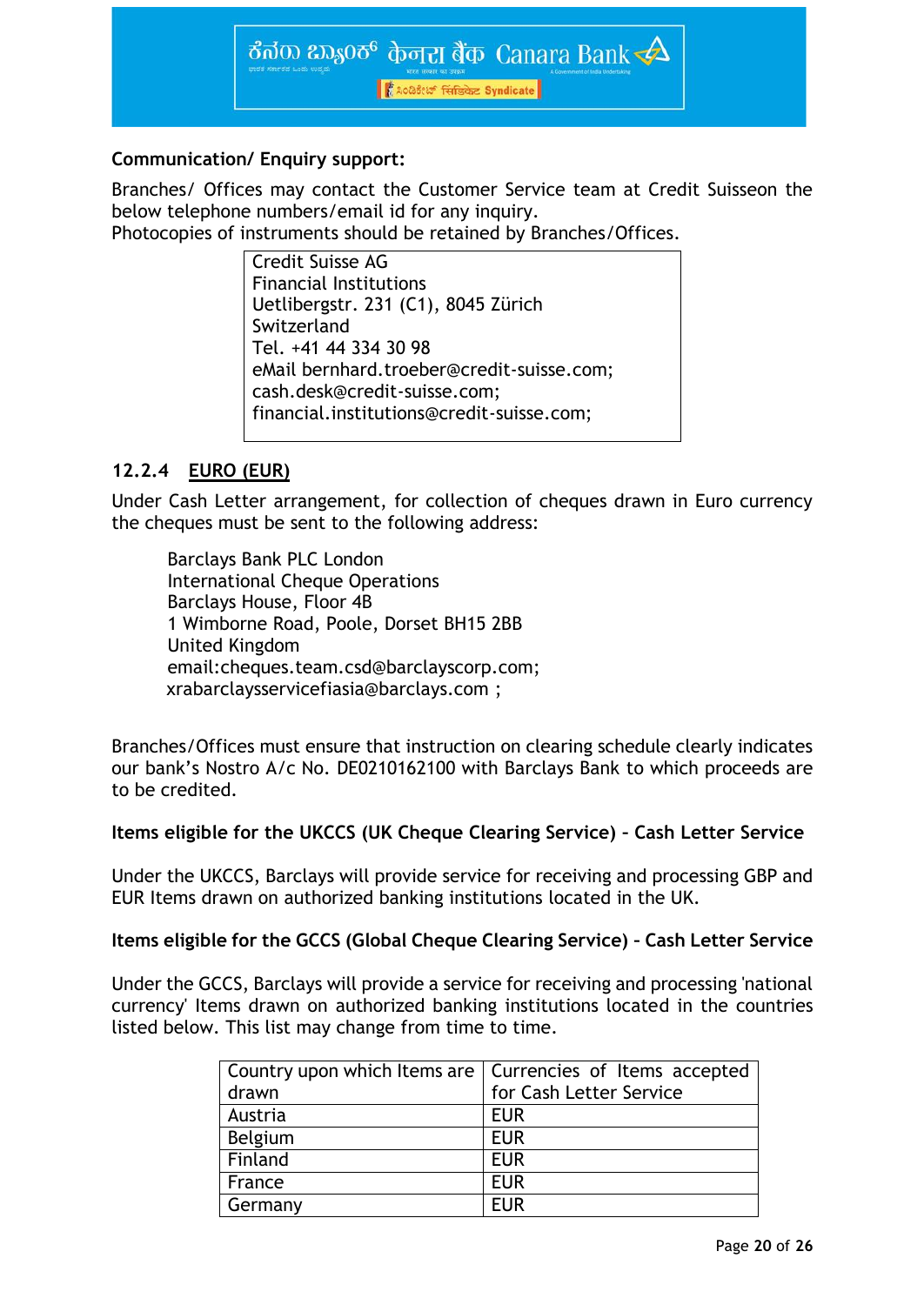ಕೆನರು ಬ್ಯಾಂಕ್ केनरा बैंक-Canara Bank  $\triangle$ 

| | Loustur Fire az Syndicate

| Ireland     | <b>EUR</b> |
|-------------|------------|
| Italy       | <b>EUR</b> |
| Luxembourg  | <b>EUR</b> |
| Netherlands | <b>EUR</b> |
| Portugal    | <b>EUR</b> |
| Spain       | <b>EUR</b> |

Any Item eligible for clearing under the Cash Letter Service can also be processed under the Collection Service.

The following are examples of Items which should be submitted to Barclays for processing under the Collection Service as they cannot be cleared under the Cash Letter Service:

- (a) Items drawn in the UK in all currencies, other than GBP and EUR Items
- (b) Items that are mutilated or defaced (including where the drawer has amended the currency of the cheque)
- (c) post-dated Items
- (d) Items that are mis-encoded
- (e) Items that have previously been returned unpaid

All cheques mailed to Barclays for clearance must provide clear instructions for processing, either under:

- a. Cash Letter: Where Barclays provides value, with full recourse against the Client, for any Cash Letter Items remitted to it on an individual Deposit Ticket.
- b. Collection Service: Where Barclays collects any Collection Items on which value will only be given after Barclays has received payment in cleared funds from the paying bank. Charges are deducted from the value of the item before being credited to our Nostro Account.

#### Note:

- i. Photocopies of instruments should be retained by the Branches/Offices.
- ii. All cheques submitted to Barclays Bank must bear an endorsement stamp, accompanied by the signature of a bank official, from the client guaranteeing that the proceeds of the cheques have been paid into the account of the payee. Cheques not endorsed correctly may be returned.
- iii. Branches/ Office must note that there are two different cheque deposit covering letters of Barclays Bank for sending cheques for collection i.e. EUR /GBP denominated cheques that are drawn on banks in UK and cheques that are drawn out of UK. Under the Cash Letter Service, for the collection of the cheques drawn on UK, branch/office must use "UKCCS" Cash Letter and for collection of the cheques drawn out of UK "GCCS" Cash Letter must be used.
- iv. Charges of Barclays Bank and other banks if involved in the process will be applicable over and above our bank's charges for availing Barclays Bank's Clearing services.

## **Communication/ Enquiry support**

Branches/ Offices may contact the Customer Service team at Barclays Bank on the above mentioned email ids for any inquiry.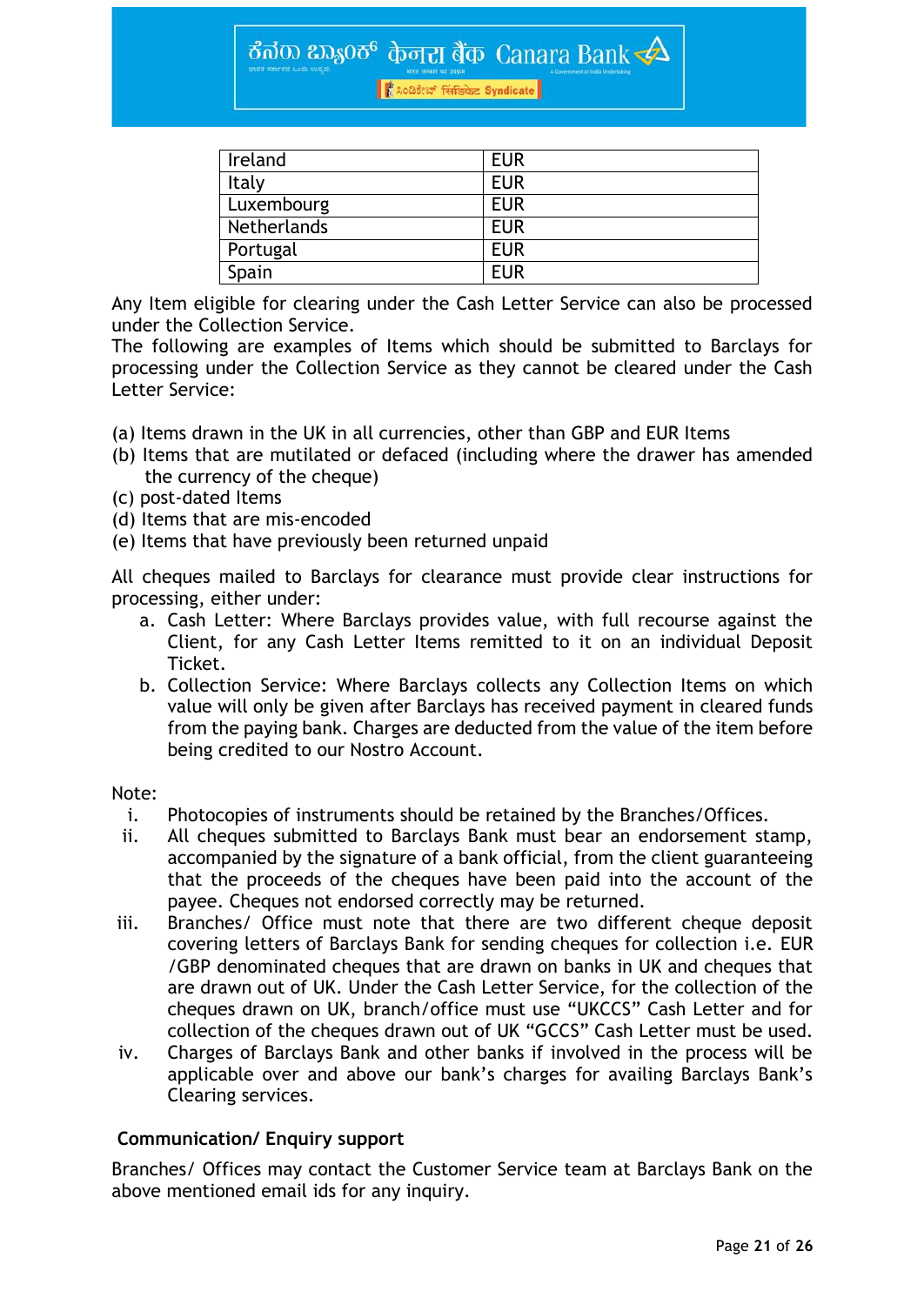

## **12.2.5 GREAT BRITAIN POUND (GBP)**

Arrangement with Canara Bank, London

Branches/Offices to note that all instruments drawn in GBP shall be sent to the following mailing address:

Canara Bank, London Branch PO Box No. 174, Ground Floor 10 Chiswell Street, London - EC 1Y 4UQ eMail: [london@canarabank.com;](mailto:london@canarabank.com) [operationslondon@canarabank.com;](mailto:operationslondon@canarabank.com)

Branches/Offices must ensure that instruction on clearing schedule clearly indicates our bank's Nostro A/c No. 1120001001 with Canara Bank, London to which proceeds are to be credited.

Charges will be deducted from the proceeds of the paid cheque or debited to our Nostro account, in case the cheque is returned unpaid. All third party charges also will be passed on to our Bank.

Photocopies of instruments should be retained by Branches/Offices.

Arrangement with Barclays Bank PLC

Branches/Offices to note that all Cash Letter and the Clean Collection instruments drawn in GBP shall be sent to the following mailing address:

Barclays Bank PLC London International Cheque Operations Barclays House, Floor 4B 1 Wimborne Road, Poole, Dorset BH15 2BB United Kingdom eMail: [cheques.team.csd@barclayscorp.com](mailto:cheques.team.csd@barclayscorp.com) [xrabarclaysservicefiasia@barclays.com](mailto:xrabarclaysservicefiasia@barclays.com)

Branches/Offices must ensure that instruction on clearing schedule clearly indicates our bank's Nostro A/c No. 03879453 with Barclays Bank PLC London to which proceeds are to be credited.

**All other terms of services mentioned above for Barclays EUR clearing will be applicable for Barclays GBP clearing as well.**

## **12.2.6 SINGAPORE DOLLAR (SGD)**

Branches/Offices to note that all Cash Letters and the Clean Collection instruments drawn in SGD shall be sent to the following mailing address:

Oversea-Chinese Banking Corporation Limited Payment Operation- Clearing 31 Tampines Avenue 4 Hex03-00 OCBC Tampines Centre Two Singapore 529680

Branches/Offices must ensure that instruction on clearing schedule clearly indicates our bank's Nostro A/c No. 501071575001 with Oversea-Chinese Banking Corporation Limited to which proceeds are to be credited.

Photocopies of instruments should be retained by Branches/Offices.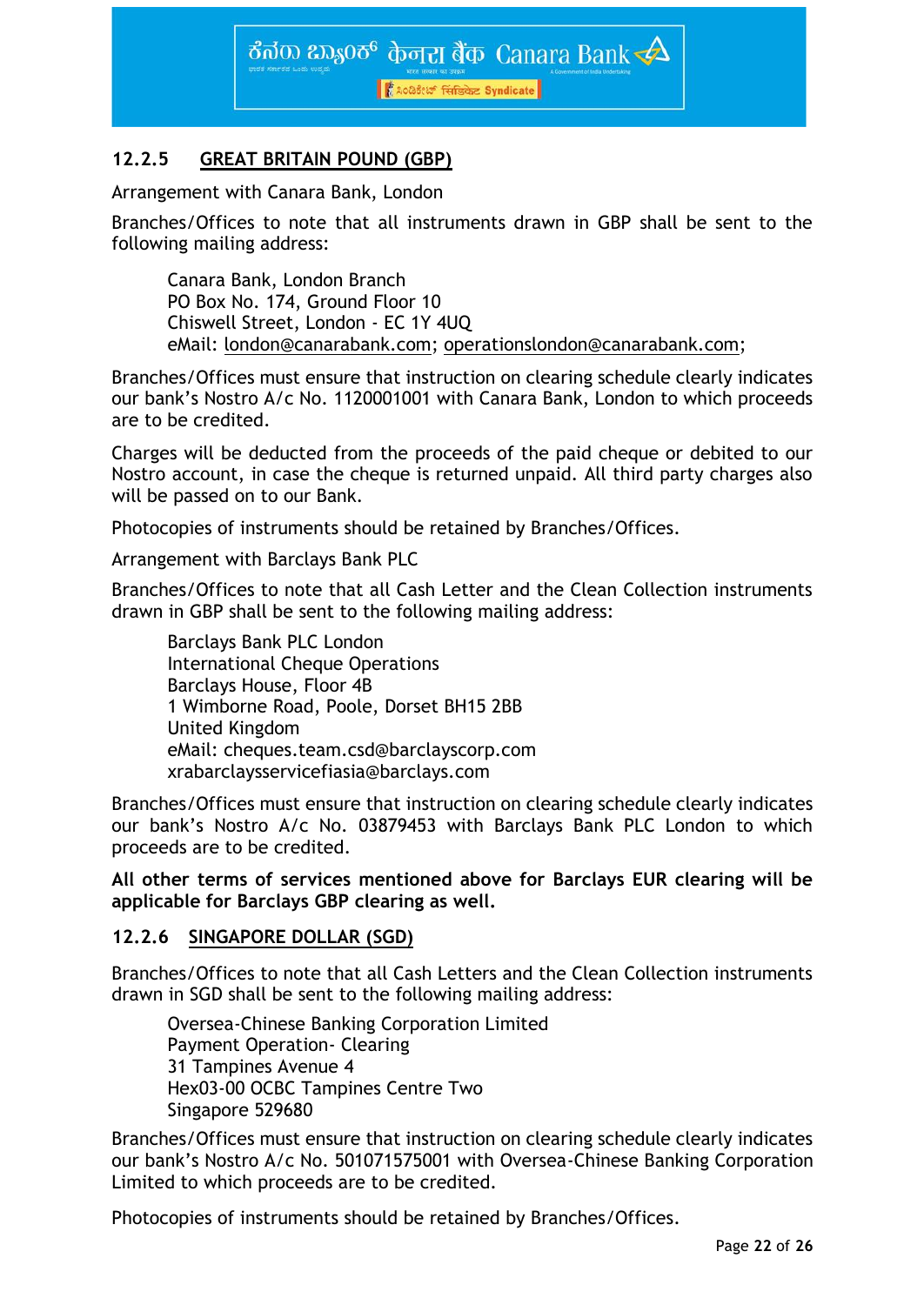

## **Returned Cheques:**

OCBC will inform our Bank via SWIFT in the event that a cheque sent for clearing is returned unpaid by the Paying Bank. In addition, OCBC will forward the Image Return Document (IRD) corresponding to the returned item to our Bank by registered mail. Under the Check Truncation System (CTS) used for cheque clearing in Singapore, a returned cheque item will be replaced with an Image Return Document (IRD). The original physical cheque is not returned to the depositor. The IRD is governed by the Singapore Bills of Exchange Act and is a legal tender for the purpose of representation.

If our Branches/ Offices wanted to re-present the cheque for clearing, the IRD must be sent to OCBC (i.e. the original Presenting Bank). Other conditions for representment as set out by the Singapore Automated Clearing House would apply.

Applicable Charges:

| Item                             | in SGD |
|----------------------------------|--------|
| <b>Outward Clearing</b>          |        |
| <b>Cheques Deposited</b>         | Waived |
| Returned Cheque (Inward Return)  | 50     |
| <b>Inward Clearing</b>           |        |
| <b>Cheques Issued</b>            |        |
| <b>Stop Payment</b>              | 30     |
| Returned Cheque (Outward Return) | 50     |

All third party charges also will be passed on to our Bank.

Charges will be deducted from the proceeds of the paid cheque and, debited to our Nostro account in case the cheque is returned unpaid.

Communication/ Enquiry support

Branches/ Offices may contact the Customer Service team at Oversea-Chinese Banking Corporation Limited, Singapore on the below telephone numbers/email id for any inquiry:

Oversea-Chinese Banking Corporation Limited Global Financial Institutions 65 Chulia Street, #13-00 OCBC Centre Singapore 049513 eMail [firateam1@ocbc.com;](mailto:firateam1@ocbc.com) Tel. +65 6890 3912

## **GENERAL INSTRUCTION TO BRANCHES:**

1. Branches/ Offices shall note that foreign currency cheques for different currencies mentioned above can be collected either under Cash Letter Services or Clean Collection Services. Payment realized under clean collection service is on final payment basis, whereas under Cash letter, cheques may be returned by Correspondent Banks even after cooling period.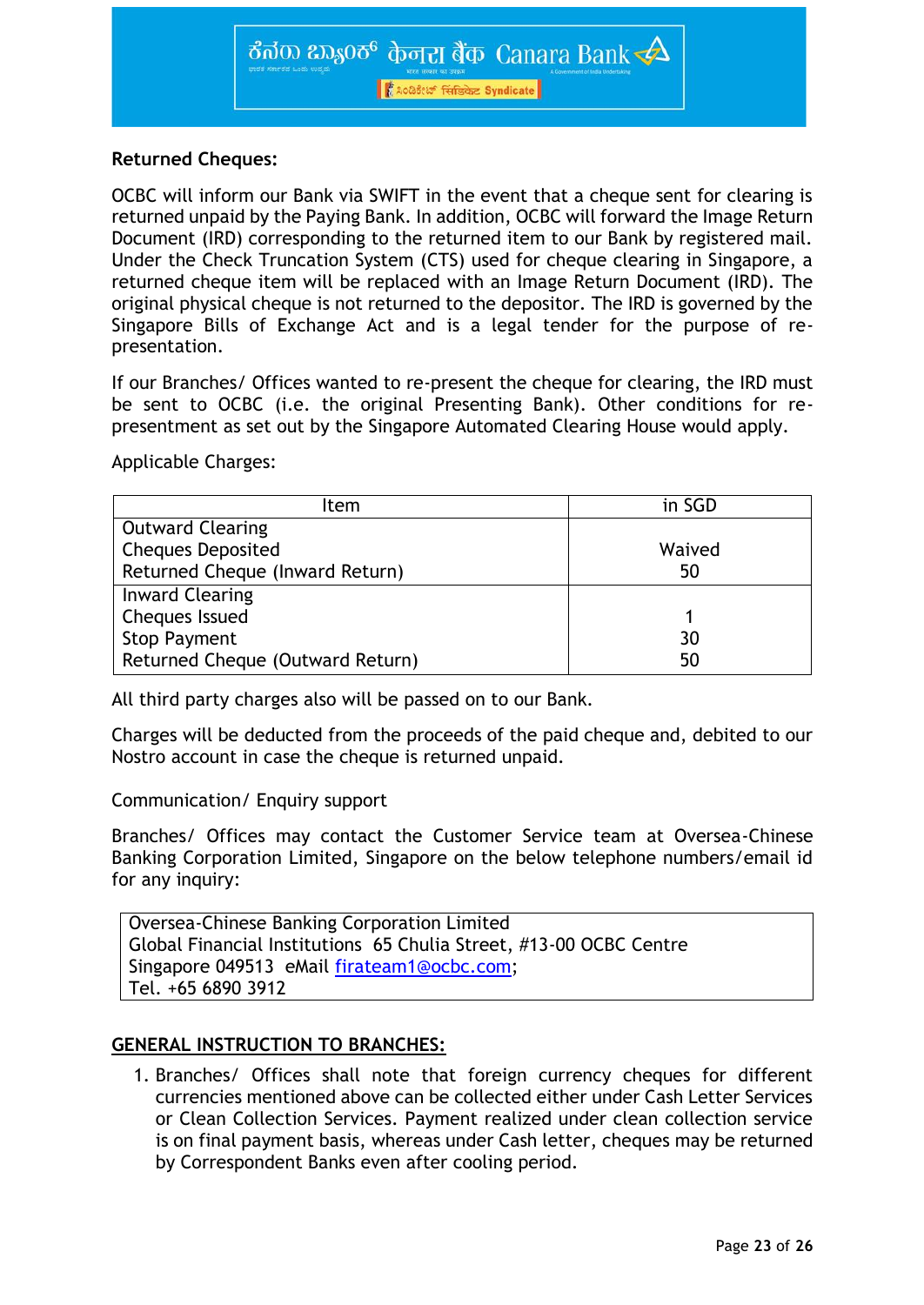

2. Please note the waiting period for Cheques sent under Cash Letter services as below:

| GBP instruments payable in UK                                                                                           | 10 business days from<br>the value date |
|-------------------------------------------------------------------------------------------------------------------------|-----------------------------------------|
| EURO instruments payable in Germany/Italy/<br>France/Netherlands                                                        | 21 business days from<br>the value date |
| Instruments in all other currencies payable at the<br>Centres whose home currency is the currency of<br>the instrument. | 22 days from the<br>value date          |

- 3. Euro cheques drawn on other countries should be handled only 'under collection' basis. Similarly AUD, CAD, CHF, GBP & SGD currencies Cheques drawn on other than home currency country or currency of drawee centre, should be handled under Collection basis only.
- 4. Branches/Offices to ensure that cheque is accompanied by specially devised paying in slip duly signed by the Account holder/authorised signatory.
- 5. Unlike in USD Cash Letter Service system, the Banks in other regions (Australia, Canada, Euro Land, Singapore, Switzerland & United Kingdom) do not undertake 'no return-guaranteed payment' after a specified period. Hence cheques beyond EUR 5000 in case of EURO and, above USD 5,000 or its equivalent in case of others (i.e. AUD, CAD, CHF, SGD & GBP), drawn on home country, should not be handled under 'Cash Letter Service' and should be handled only under collection basis. In case of cheques below the threshold value (EUR 5000/ USD 5000 or its equivalent), branches/offices shall conduct the necessary due diligence on the customer apart from obtaining respective undertakings as furnished in the Manual of Instructions on Foreign Remittances.
- 6. Apart from the prescribed charges in case of collections, drawee Bank charges are independent which are not known till realization/rejection of the instruments. This may be informed to the presenter of the instrument and suitable undertaking letter, if necessary, may be obtained to avoid customer complaints at a later date.
- 7. In case of lost cheques, Correspondent Banks normally process the collection or realization requests, based on the Photocopy/image of the instrument (front and reverse) along with Cash Letter schedule and an indemnity through SWIFT/letter as specified by them.
- 8. All back papers should be filed in a separate file, date wise, which may be made available for inspection by our internal inspector's/RBI inspectors.
- 9. All our branches and Foreign Departments are advised to follow the above guidelines strictly and bring the contents of this policy to the notice of the customer to avoid complaints on a later date regarding time taken for realization of cheques in general and collection of charges in particular.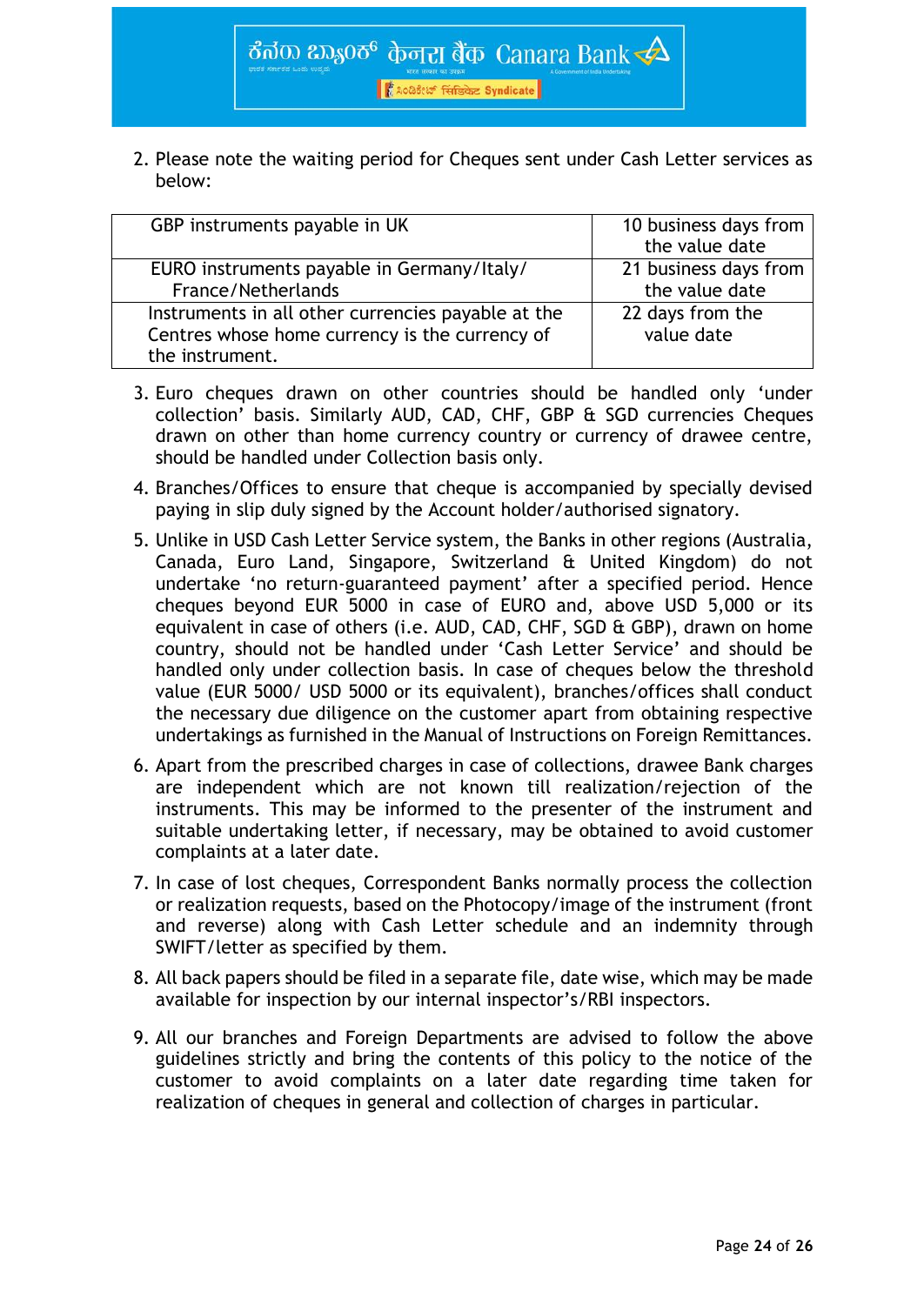ಕೆನರು ಬ್ಯಾಂಕ್ केनरा बैंक-Canara Bank  $\overline{\blacktriangle}$ 

| हैं 2028 हैं: सिंडिकेट Syndicate

| Collection period for currencies   | Cash Letters with   Collection | without         |
|------------------------------------|--------------------------------|-----------------|
| other than USD                     | recourse                       | recourse        |
| Cheque payable in country          | 31 working days                | 31 working days |
| of currency                        |                                |                 |
| Cheques payable in country         | 45 working days                | 51 working days |
| Other than the currency of Country |                                |                 |

#### **12.3. Instant Credit:**

Subject to the satisfactory track record of the customer etc., immediate credit may be given to the customer's account, without completion of the cooling period, on sighting the pass sheet credit for clean instruments denominated in USD, GBP and EURO up to the equivalent of USD 10000. Detailed guidelines and delegation of powers are available in Manual of Instructions on Inward Remittances.

#### **13. Positive Pay:**

#### **(Monitored by Cash Management and Stationery Wing)**

Positive Pay System is introduced by the RBI as one of the effective fraud prevention tools in Cheque clearing and Bank has implemented it w.e.f. 01.01.2021.

Positive Pay System is a process of reconfirming the key details of high value cheques issued to the drawee Bank by the customers. Positive Pay System enables customers to minimise / avoid cheque related frauds by sharing required details of cheques above Rs.50000/- that are being issued. The facility is enabled for all the account holders issuing cheques for amounts of Rs. 50,000/- and above.

Customers opting the PPS have to submit the cheque and account details to the drawee Bank immediately after issue –

- $\triangleright$  Account Number
- $\triangleright$  Name of the beneficiary/payee name
- $\triangleright$  Cheque Number and Date of Issue
- $\triangleright$  Amount
- $\triangleright$  MICR Code

Customer can register the above details of the cheque at Branch or by himself through the following channels:

- $\triangleright$  Mobile Banking.
- $\triangleright$  Internet Banking
- $\triangleright$  Call Centre
- $\triangleright$  SMS Banking

#### **14. Force Majeure:**

The bank shall not be liable to compensate customers for delayed credit due to some unforeseen event (including but limited to civil commotion, sabotage, lockout, strike and other labour disturbances, accidents, fires, natural disasters or other "Acts of God", war, damage to the banks' facilities or of its correspondent Banks) absence of the usual means of communication or all types of transportation, etc., beyond the control of the Bank prevents it from performing its obligation within the specified service delivery parameters.